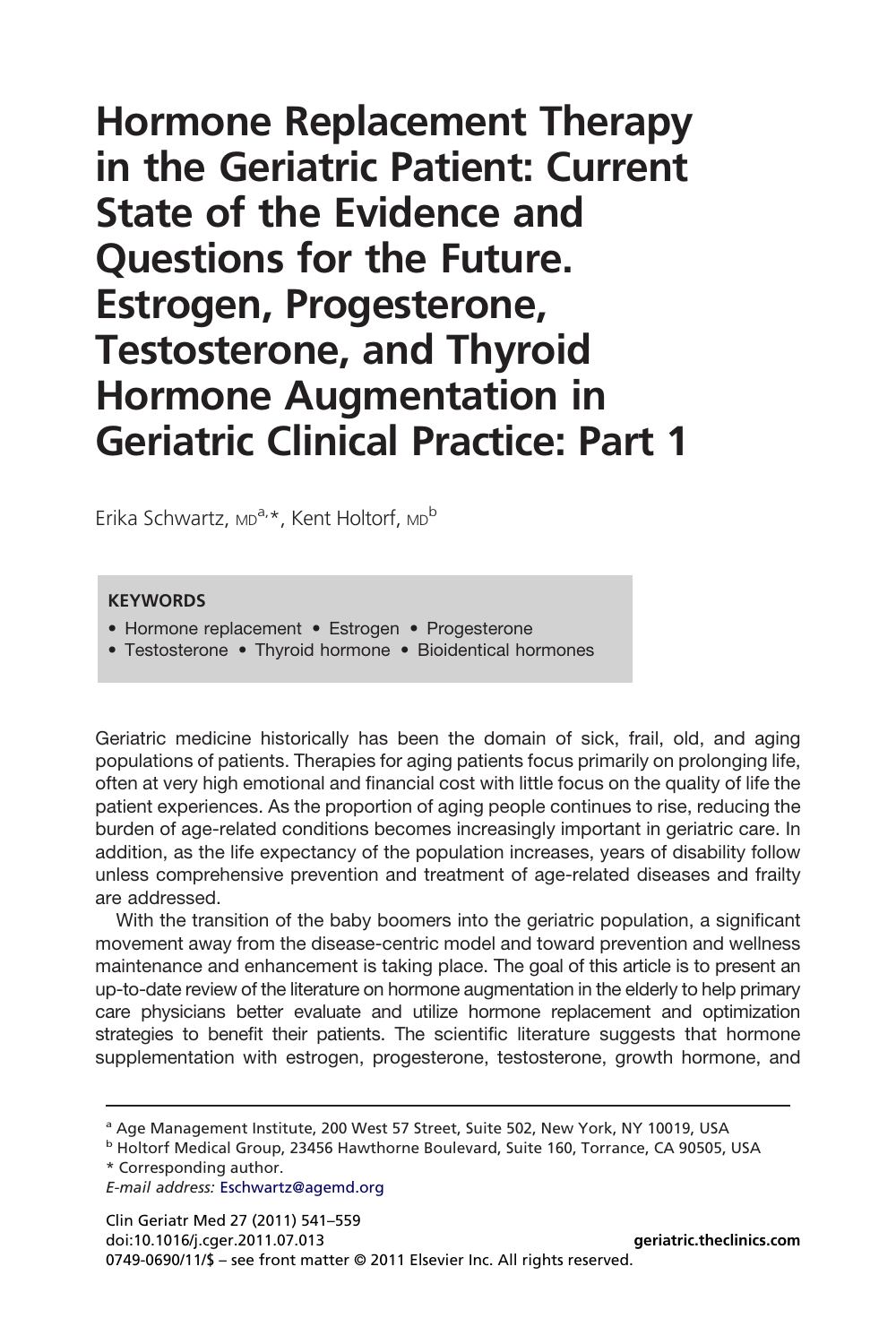thyroid hormone has the potential to improve quality of life and to prevent, or reverse, the many symptoms and conditions associated with aging, including fatigue, depression, weight gain, frailty, osteoporosis, loss of libido, and heart disease. Much hesitation surrounds the possible long-term side effects of hormone therapies, including the potential increased risk of cancers. When attempting to find the ideal balance for the individual patient, physicians should be concerned not only with improving their patients' life spans, but also their health spans—the duration of time a person experiences a high-quality, vigorous, and enjoyable life. Toward that end, this article hopes to help clarify the often confusing area of anti-aging medicine. We believe, if properly examined, the literature in this area can provide much help and support to the aging patient.

#### **ESTROGEN AND PROGESTERONE**

By the year 2025, there will be [1](#page-9-0).1 billion women older than the age of 50 in the world.<sup>1</sup> The magnitude and significance of this number must be addressed from the perspective of the primary care practitioner who is now faced with an exploding number of aging women seeking to maintain, and even improve, their health. In these authors' opinions, women who are menopausal and postmenopausal should no longer accept a pat on the back and an antidepressant as a best therapy for postmenopausal symptoms often caused by aging and its attendant loss of hormones. We as physicians need to expand our knowledge and expertise to be able to provide aging women with safe and effective approaches to aging—to provide them with sound information to help them make the best decisions for their individual situation.

#### *The Women's Health Initiative*

The widely accepted "gold standard" information on estrogen and progestogens in menopausal women stems overwhelmingly from the Women's Health Initiative (WHI).<sup>2</sup> This large-scale  $(>16,000$  women) placebo-controlled study that started in 1991 evaluated the long-term effects of conjugated equine estrogens alone or in conjunction with medroxyprogesterone acetate (MPA) versus placebo. The study aimed to prove that Premarin (brand name for conjugated equine estrogens) and Provera (brand name for medroxyprogesterone acetate) would protect aging women from heart disease (the number one killer of menopausal and postmenopausal women), osteoporosis, and Alzheimer's disease.

The study was planned for 8.5 years but was abruptly halted 3 years before its projected termination in July of 2002 owing to a significant increase in statistical relative risk of breast cancer (1.4), myocardial infarctions, and cerebrovascular accident in the group taking active hormones.<sup>[2](#page-9-1)</sup> The abrupt termination of the study was a very public affair, resulting in discontinuation of hormone replacement therapy (HRT) in millions of women by physicians who became fearful of using any type of hormone therapy. Due consideration was given to potential harm to the patient, possible legal ramifications, and general lack of educational support for continuation of hormone therapies in general.

The results of the study have been reviewed and reevaluated over more than 10 years. A major criticism has been that the women in the study were, on average, more than 10 years post-menopause, averaging 63 years of age at the initiation of therapy, which is usually considered old for women to start on hormone replacement, and had preexisting conditions that negatively affected outcome. $3$  As recently as October 2010, further analysis of the WHI study determined that long-term (11 years) use of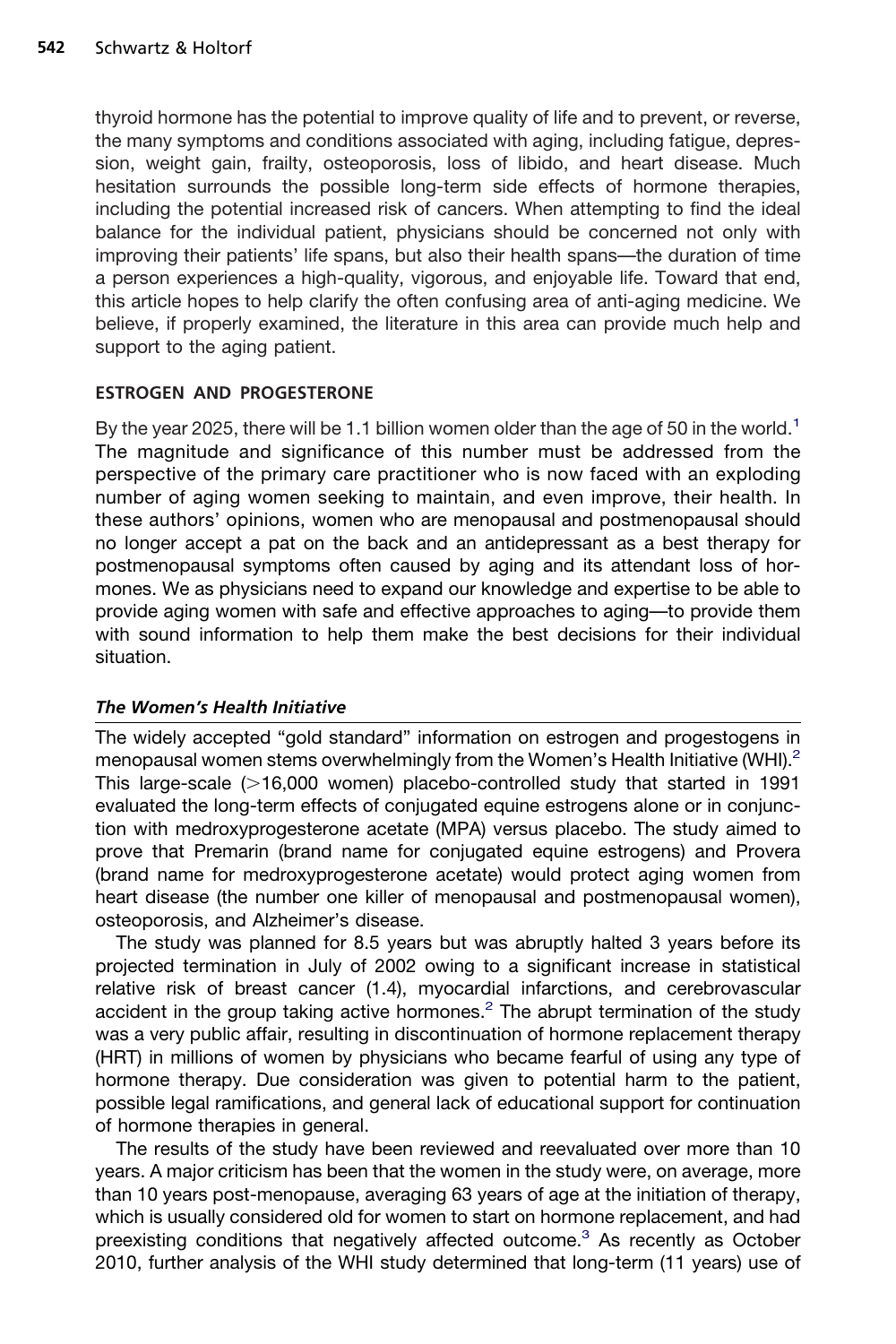conjugated estrogens and MPA is associated with more aggressive and deadlier breast cancers in the women who took the drugs.<sup>4</sup>

At the same time, another long-term survey in the United Kingdom, The Million Women Study, found that women started on a combination therapy of estrogen and progestin immediately post-menopause were also at higher risk of breast cancer than those who started the hormone therapies more than 5 years after menopause.<sup>5</sup>

Current users (but not past users) of HRT were found to be at increased risk of breast cancer, and the risk increased with increasing length of use. The implications of this survey are quite serious but have been strongly criticized because of possibly significant selection bias. The women in this survey were enrolled in the study only when they presented for routine mammography. $6$  The bias exists because women going in for mammograms are not representative of the general population because they may be more likely to be part of specific socioeconomic strata and geographic locations, have concerns about breast cancer, and may have increased risk factors (eg, previous lumps, family or genetic history).

A follow-up of more than 1 million women in the Million Women Study 7 years after the initial survey found that women using an ongoing combination of estrogen and *synthetic* progestin were more likely to develop breast cancer than those who were not using HRT.<sup>7</sup>

The effects were similar for all types and doses of estrogen and progestagen; for oral, transdermal, and implanted HRT; and for continuous and sequential patterns of use. Current users of estrogen–progestagen HRT had a 2.0 increased risk of developing breast cancer and current users of estrogen-only HRT had a 1.3 risk. In the United Kingdom, use of HRT by women aged 50 to 64 years who had mammograms in the decade from 1993 to 2003 resulted in an estimated 20,000 extra breast cancer cases.<sup>7</sup>

#### *Making a Decision*

Until recently, no distinction has been made between bioidentical and synthetic hormones, thus leaving a deficit in the public and physicians' knowledge and understanding of hormones in general. $4$  With the lack of distinction between types of hormones, we have been left with treatment recommendations based solely on the information obtained from studies on *synthetic* hormones. This has led to recommendations of continued, but shorter-term, use of synthetic hormone replacement combinations.<sup>2,8</sup> According to an article on the American College of Obstetricians and Gynecologists (ACOG) website: "Again, there are no good studies to tell us precisely what constitutes safe short-term use. In the past, hormone therapy of five years or less was believed to be associated with little or no risk. However, the WHI study<sup>2</sup> found an increase in the incidence of blood clots and stroke during the first year of use, and a rise in the diagnosis of breast cancer after four years, suggesting that even the first four years of use may not be risk-free (Million Women Study). The estrogen-only arm of the WHI study did *not* show an increased risk for breast cancer after nearly seven years, but did find similar small increases in blood clots and stroke after just one or two years' use."

#### *Current Recommendations*

The patient, working with a well-informed physician, should decide whether the benefits of using synthetic hormone replacement for relief of menopause symptoms are worth the risks that have been identified. Starting with a thorough medical evaluation and working with the patient to educate her as much as possible about the available options in hormone formulations, the physician can provide much needed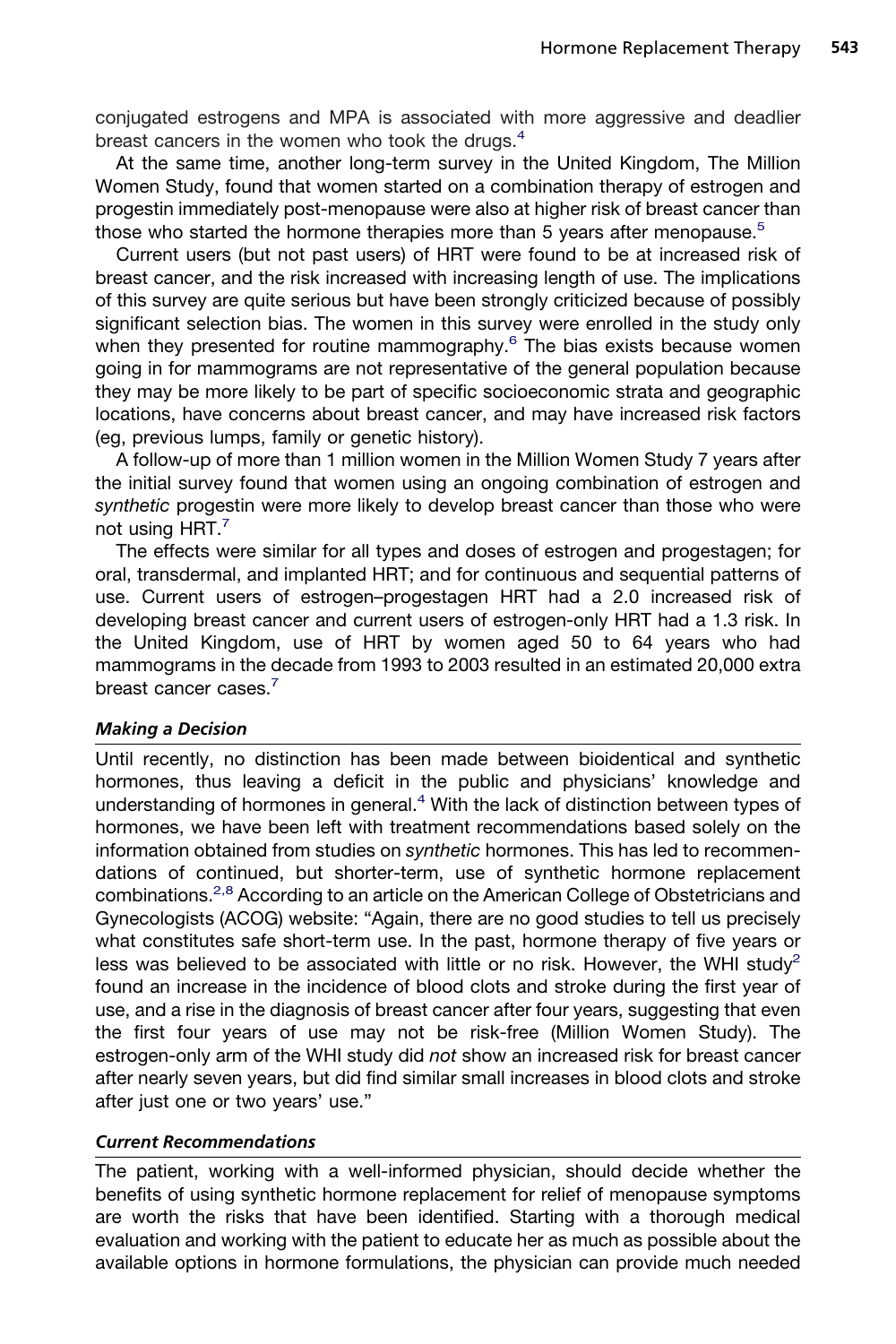support for menopausal and postmenopausal patients. As physicians become better informed about the available options of hormone therapies, the choices patients make will become truly informed and ultimately tailored to their individual needs.

If patients choose HRT, the US Preventive Services Task Force recommends that they use the smallest effective dose for the shortest possible time and that the patient see her doctor at least once a year to discuss whether she should stop and what new information may be available that might influence the patient's decision to stop or continue using hormones.<sup>9</sup> (An important note: As research continues, recommendations may change.) Of course, the patient may wish to continue regular breast cancer screenings, including annual physician breast exams and periodic mammograms. (ACOG recommends mammograms every 1–2 years during the 40s, and annually thereafter while the US Preventative Services Task Force recommends testing every 2 years starting only at the age of 50.)

As with most issues concerning health, the decision to use hormones is a personal one that ultimately must be made by the patient. It is the physician's role to help the patient make sure the decision is a well informed one with which the patient feels comfortable. The more knowledgeable and informed the physician is regarding the different types of hormone therapies available and the evidence supporting them, the more information he or she can provide for the patient. Before making a decision about HRT, women should consult with their physicians for individualized advice that takes into account types of hormone therapies available, recommendations of medical societies and governmental agencies, personal needs, and medical and family history[.2,10,11](#page-9-1)

To help physicians better understand the state of the information as it relates to WHI and the conjugated equine estrogens and MPA, the findings of the WHI are recapped here. The results of the WHI indicated that if 10,000 women were given 0.625 mg of conjugated estrogen and 2.5 mg of medroxyprogesterone and followed for 5 years, there would be eight additional cases of breast cancer, seven additional coronary events, eight additional strokes, and eight additional cases of pulmonary embolism than in those women not receiving HRT. The major question, however, is: Would the results be different if different forms (synthetic vs. bioidentical) of HRT were used?

#### **BIOIDENTICAL HORMONES**

The WHI study did not evaluate other types of HRT; specifically, bioidentical or natural hormones. These are a class of hormones including estradiol, progesterone, and testosterone that are pharmaceutically indistinguishable from the same hormones naturally produced by the human body (as opposed to equine estrogens, which are the source of conjugated estrogens and are not a natural hormone combination for humans). Bioidentical or natural hormones have been used for decades in Europe and since the 1990s in the United States.<sup>12-30</sup>

#### *Bioidentical Versus Synthetic*

The molecular differences between bioidentical and nonhuman identical hormone preparation[s31](#page-11-0) are illustrated in **[Fig. 1](#page-4-0)**.

#### *State of the Evidence of Various Hormone Preparations in Women*

The differences in action between conjugated equine estrogens, synthetic progestins, and bioidentical hormones have been described and studied extensively in the scientific literature over a period of 40 years.<sup>[32–35](#page-11-1)</sup> Early small studies in the 1970s and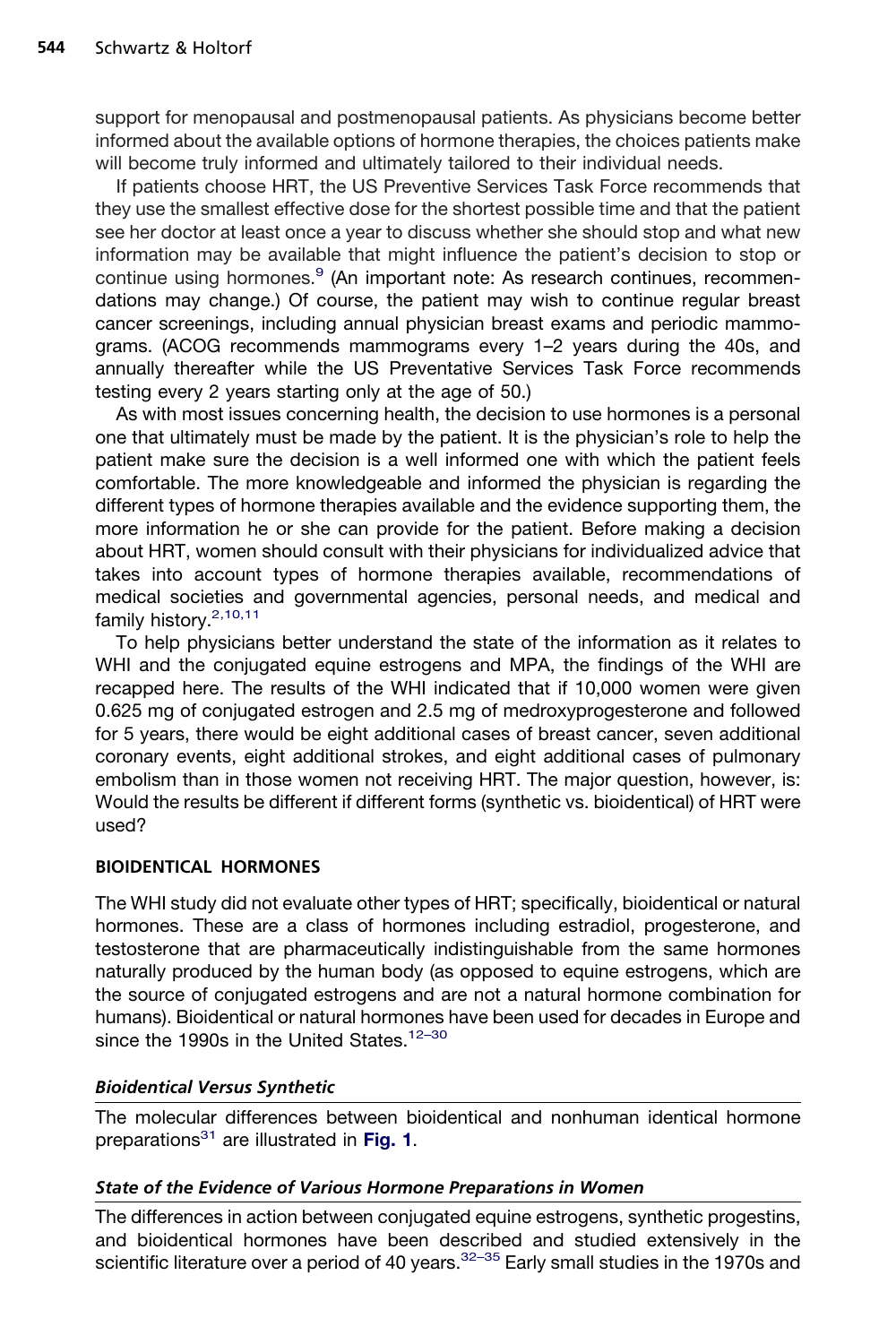

<span id="page-4-0"></span>**Fig. 1.** The molecular formulas of various types of progestagens and estrogens. (*Adapted from* Schwartz E, Holtorf K. Prim Care Clin Office Pract 2008;35:669–705; with permission.)

1980s suggested the safety of bioidentical hormones, although the studies were too small to reach statistical significance.

As early as 1975, the safety of bioidentical estradiol appeared in the conventional medical literature[.20](#page-10-5) Studies and reports of increased risk of endometrial and breast carcinoma among users of synthetic conjugated estrogens (the type of hormone preparations studied by the WHI) also appeared in the scientific literature in the 1970s.[19,36–38](#page-10-6) By January 1978, the *Journal of the American Geriatrics Society* addressed the growing concern that treatment with exogenous synthetic estrogen could cause cancer and recommended the addition of a synthetically manufactured progestogen as a working solution.<sup>[39](#page-11-2)</sup> Adding small doses of a progestogen (MPA) to either estradiol or conjugated estrogen (CEE) in a cycled manner was determined to be a safe solution to the carcinogenicity concern associated with the use of conjugated estrogens[.40.](#page-11-3) It is noteworthy that in 1983, the options for treatment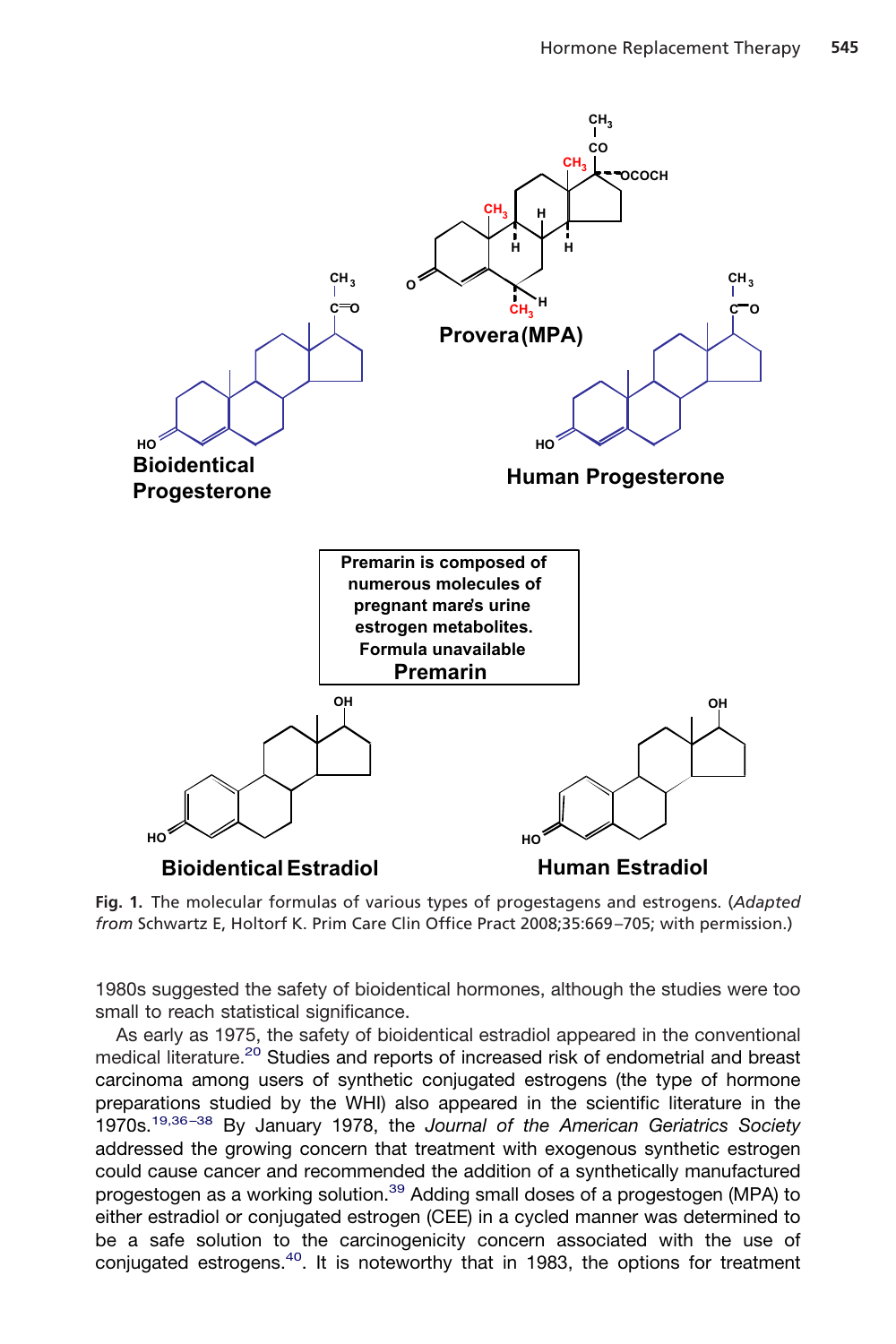studied and reported in the major medical journals included both the bioidentical 17-beta estradiol along with conjugated (synthetic) estrogens and MPA.<sup>39,41</sup>

An article in the *British Medical Journal* in March 1980 by Whitehead and Townsend stated that bioidentical "oral progesterone *may be* of value when synthetic progestogens have caused adverse symptoms that necessitate stopping treatment." Such symptoms include acne, breast tenderness, depression, hypertension, and adverse changes in high-density lipoprotein cholesterol. In the article, no such side effects were reported with the use of bioidentical progesterone. "Naturally occurring progesterone may not alter blood lipids and it is stable for two years and cheaper . . . and useful in treating menopause.["41\(p827\)](#page-11-4)

In the 1980s and early 1990s, research scientists expressed concern that (synthetic) MPA used in hormone therapy could increase the risk of breast cancer. $42,43$  At the same time, the literature contained reports of numerous small in vitro and in vivo studies hinting at the possibility of greater safety with the use of bioidentical/"natural" hormones.<sup>19–22,32-35,38,44–49</sup> These studies show that replacing a synthetic progestin with bioidentical progesterone results in improved efficacy, fewer side effects, improved quality of life, and greater patient satisfaction.<sup>50-54</sup>

For instance, Fitzpatrick and colleagues compared patient satisfaction and quality of life, as well as anxiety, depression, sleep problems, menstrual bleeding, vasomotor symptoms, cognitive difficulties, attractiveness to others, and sexual functioning in 176 menopausal women on HRT. $50$  In this cross-sectional study, all women were currently on bioidentical progesterone HRT (micronized progesterone for 1–6 months) and previously had been on synthetic HRT (MPA). Patient telephone surveys found significant differences in all psychological, somatic, and vasomotor symptoms, except for attraction, when the use of bioidentical progesterone was compared to synthetic MPA (P<.001). Compared to MPA, bioidentical progesterone was associated with a 30% reduction in sleep problems, 50% reduction in anxiety, 60% reduction in depression, 30% reduction in somatic symptoms, 25% reduction in menstrual bleeding, 40% reduction in cognitive difficulties, and 30% improvement in sexual function. Overall, 65% of women thought that HRT consisting of estrogens combined with bioidentical progesterone was better than HRT consist-ing of estrogen combined with synthetic MPA.<sup>[50](#page-12-0)</sup> Such cross-sectional data are far from conclusive, but do point out the perception of improved results among women taking natural hormones. The risk of breast cancer and heart disease could not be addressed in this telephone survey.

#### **RISKS AND BENEFITS**

#### *Physiologic Effects: Bioidentical Progesterone Versus Synthetic Progestins*

Scientific reviews of the pharmacology and action of progestins<sup>[55–61](#page-12-1)</sup> demonstrate that all progestins and progestogens are not equal. Their actions vary significantly according to their molecular structures.<sup>45,55–60,62–88</sup> Although bioidentical progesterone and synthetic progestins have similar effects on endometrial tissue, they have contrasting effects on breast tissue.

#### *Breast Cancer: Bioidentical Progesterone Versus Synthetic Progestins*

Synthetic progestins are shown, in vitro, to increase estrogen-stimulated breast cell mitotic activity and proliferation,  $56,62-75$  which increases the risk of breast cancer.

In contrast, bioidentical progesterone has an opposite effect on in vitro breast tissue, inhibiting estrogen-stimulated breast epithelial cells<sup>56–58,71–79</sup> down-regulating estrogen receptors in the breast,  $58,59,78$  and diminishing breast cell mitotic activity[.45,56,58,62,76–81](#page-11-6)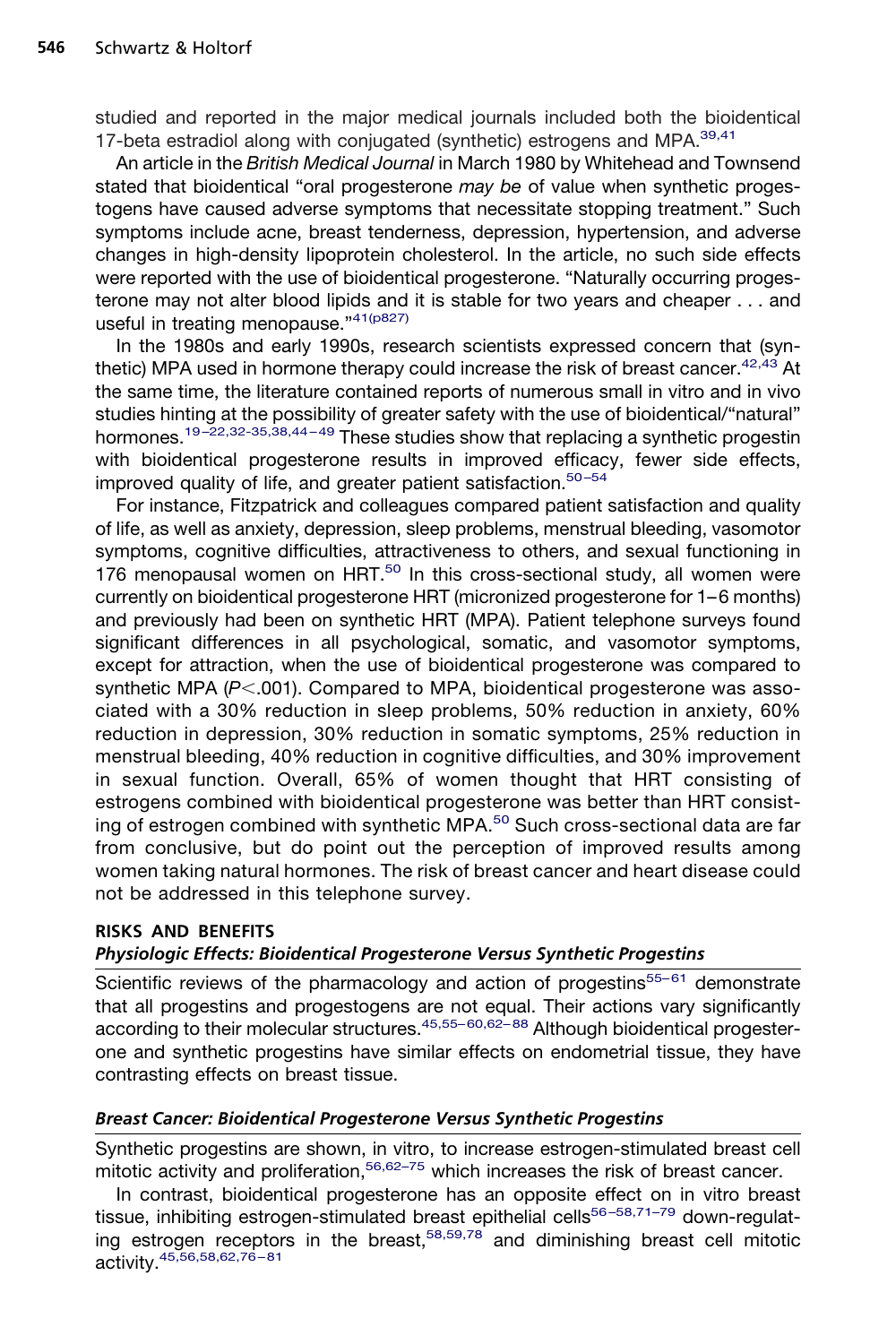The demonstration of increased risk of breast cancer with the use of the synthetic progestin MPA in the WHI study was not surprising because, despite significant variability in the design, significance, and size of previous studies, synthetic progestins have consistently been associated with increased risk of breast cancer.[2,3,5,25,27,55,61–63,89–111](#page-9-1)

In contrast, the use of bioidentical progesterone has shown *no* association with increased risk of breast cancer; in fact, it repeatedly has been proven to decrease its risk.<sup>45,57,76,112-121</sup> However, until recently, no large-scale randomized trials had been conducted with bioidentical hormones establishing beyond doubt that bioidenticals posed no increased risk of cancer.

#### *Large-Scale Studies Inclusive of Bioidentical Hormones*

Large-scale studies<sup>26,89,121,122</sup> have been conducted in Europe, where bioidentical HRT is the main type of hormone therapy in menopausal women. The most significant study is the E3N or Epic cohort study that followed 80,000 postmenopausal women on various types of hormones including bioidentical hormones for more than 8 years, with 56,666 having used some form of HRT and 23,723 having never used any form of HRT.

The results demonstrated there was no significant increased risk of breast cancer in those who used estrogen-only therapy (98.7% used bioidentical estradiol and only 1.3% used conjugated equine estrogen), but the use of a synthetic progestin increased the risk to 1.69 times that of control subjects  $(P = .01)^{26}$ 

To evaluate the risk of breast cancer associated with the combination of (bioidentical) estradiol and progesterone, the most commonly prescribed hormone combination in France, De Ligniere led a study of a cohort including 3175 postmenopausal women followed for a mean of 8.9 years  $(28,367 \text{ women/year})$ .<sup>122</sup> Eighty-three percent of the participating women were receiving exclusively or primarily a combination of transdermal (bioidentical) estradiol gel and progesterone. About 105 cases of breast cancer occurred during the follow-up period, corresponding to a mean of 37 new cases per 10,000 women per year. Using multivariate analysis the authors were *unable* to detect an increase in the relative risk (RR) of breast cancer (RR 0.98, 95% confidence interval [CI]; 0.65–1.5) in the HRT users. The authors concluded that their results, "do not justify early interruption of such type of HRT, which is beneficial for quality of life, prevention of bone loss and cardiovascular risk profile, without the activation of coagulation and inflammatory protein synthesis measured in users of oral estrogens."<sup>122(p339)</sup>

An analysis by Fournier and colleagues of more than 50,000 postmenopausal women followed for an average of 5.8 years found the use of a synthetic progestin associated with a significantly increased risk of breast cancer ( $RR = 1.4$ ) whereas the use of bioidentical progesterone was associated with a decreased risk of breast cancer (RR =  $0.9$ ) ( $P = .001$ ) over the same study period.<sup>89</sup>

In a final corroborating study, Bakken and colleagues investigated the relationship between various forms of HRT and cancer in more than 30,000 Norwegian women in a  $7$ - to 12-year retrospective study.<sup>[123](#page-16-1)</sup> In this study, the use of (synthetic) estrogenonly HRT (1542 women) *did* increase the risk of breast cancer compared with that in nonusers (RR  $=$  1.8). Interestingly, the risk was eliminated if the HRT was used for more than 5 years. Those who used a synthetic progestin (7714 women) had a 2.5-fold increased breast cancer risk (RR  $=$  2.5) that increased with increasing duration of use (RR = 2.8 with  $>5$  years of use). The use of preparations that contained the bioidentical estrogen estriol (592 women) was not associated with an increased risk of breast cancer compared to those who never used HRT (RR  $= -1.0$ ).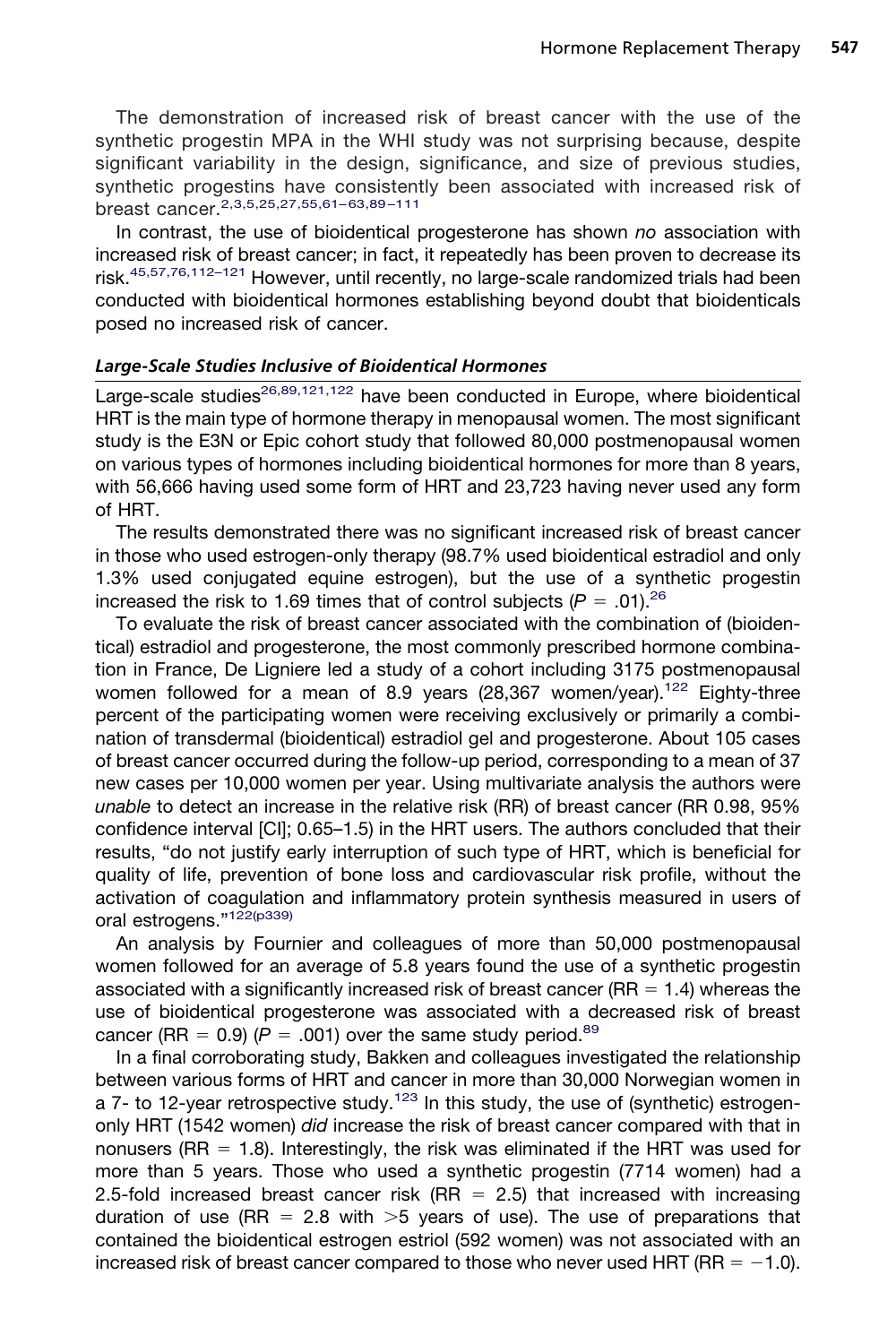Because the risks of synthetic progestins are now well established, further comparison studies between synthetic and bioidenticals would be unethical. Future research should be focused on bioidentical hormones versus placebo.

#### *Cardiovascular: Bioidentical Progesterone Versus Synthetic Progestins*

The only long-term study on myocardial infarction (MI) and stroke to date is the WHI, which did not address the effects of bioidentical hormones on cardiovascular events. In contrast, numerous studies including the WHI have found the use of a synthetic progestin will result in an increase in cardiovascular risk factors, including worsening of lipid profiles,  $124-139$  prevention of normal vasodilation and promotion of coronary artery vasospasm,[126,127,130,134,139](#page-16-3) increasing hypercoagulabil-ity,<sup>[13,140,141](#page-10-7)</sup> worsening insulin resistance,<sup>[132,142–144](#page-16-4)</sup> and promotion of cardiovascular plaque formation.[131,135,137,138,145–147](#page-16-5)

In addition, synthetic progestin is proven to increase the actual incidence of myocardial infarction and stroke.<sup>[2,139](#page-9-1)</sup> Conversely, bioidentical progesterone has been shown *not* to have negative effects on the aforementioned cardiac risk factors in the short term in small studies. Unfortunately, these studies cannot be compared in scope and duration to the WHI study, leaving the question of whether bioidentical progesterone can actually protect from myocardial infarction or stroke in need of a more definitive answer. 23,124,129,133,136,148

#### *Cardiovascular Risk and Estrogen*

The WHI Estrogen Alone trial differed from the better known WHI trial of estrogen plus progestin in that it enrolled women who did not have a uterus and did not need the progestin hormone supplementation to protect their endometrium from the well documented negative effects of conjugated equine estrogens. In the Estrogen Alone trial, 10,739 women with prior hysterectomy, aged 50 to 79 years, were assigned to take conjugated estrogens (Premarin) 0.625 mg daily or to placebo. The study was stopped ahead of schedule in February 2004 by the National Institutes of Health (NIH) because of increased stroke risk and a possible but not categorical increase incidence of myocardial infarction during the 7 years of follow-up. In addition, the conjugated estrogen studied in this arm of the WHI study did not prove to offer *any* overall protection against heart attack or coronary death in the hormone therapies studied.<sup>149</sup>

In conclusion, our extensive review of the literature finds that all hormones are not equal. Bioidentical and synthetic hormones have differing and often opposite effects. This is important because physicians are often exposed to confusing information about hormone replacement in general and have to help patients make safe and intelligent individual decisions.

Bioidentical hormones have been associated with patient satisfaction, symptom relief, improved cardiovascular risk factors, and reduced risk of breast cancer compared to their synthetic counterparts. Although more randomized control trials are needed to cement and clarify further the extent of the differences between bioidentical and synthetic hormones, the present authors believe that the current state of the evidence demonstrates that bioidentical hormones should be the preferred method of therapy when HRT is chosen. Further, physicians must become familiar and comfortable with the differences in the preparations of hormones available and adapt their prescribing practices accordingly.

#### **TESTOSTERONE FOR WOMEN**

Testosterone production in women derives from three sources: the ovaries, the adrenal glands, and from peripheral conversion from other circulating androgens.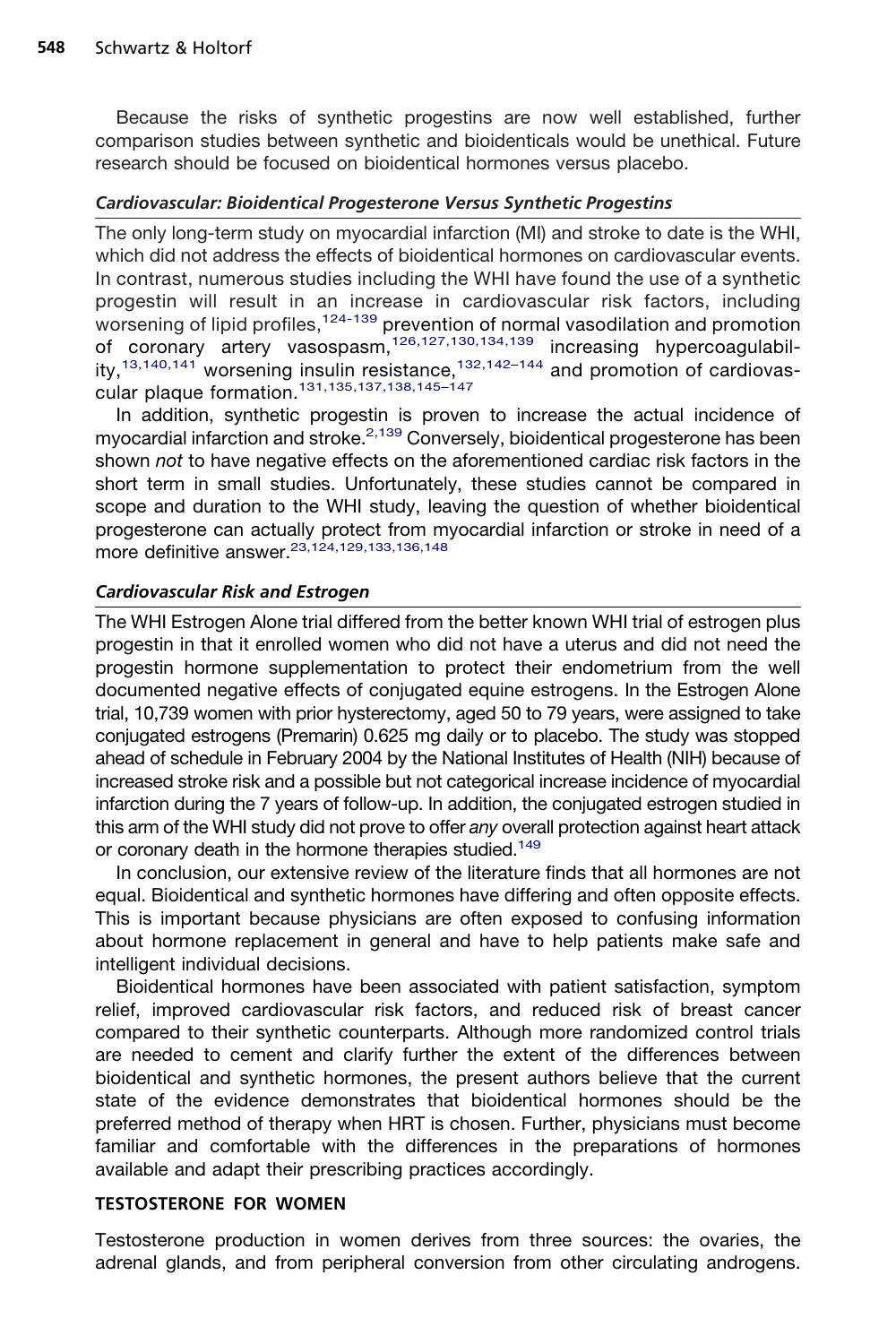Testosterone levels decrease with age, with levels in the fifth decade averaging about half of the level seen in women in their third decade.<sup>150</sup> This decline is due to a combination of factors: androgen production from the adrenal glands progressively declines with age and, although testosterone production from the ovaries remains relatively intact after menopause, the adrenal secretion of androstenedione declines by 50%.<sup>150</sup> The lower androstenedione levels result in a significant reduction in the peripheral conversion to testosterone at menopause. In addition, women who have undergone bilateral oophorectomy experience a 50% further reduction in testosterone levels.

Signs and symptoms of androgen insufficiency include loss of libido, fatigue, reduced sense of well-being, decreased lean body mass, and reduced bone density.<sup>151</sup>

Most commercial assays for the measurement of free and total testosterone levels were developed to measure the much higher levels in men. Consequently, assays in general lack the sensitivity and precision required to measure the normal low levels seen in women. Thus there is no real basis for most of the reference ranges used for testosterone measurements in women.<sup>152,153</sup> Also, serum levels have not been found to correlate with the presence or absence of symptoms (normal levels do not mean testosterone replacement will not be effective). Thus, if a normal testosterone level is found, it should not be used to rule out a deficiency in women or become the sole determinant when making the decision to treat or trying to make the connection between testosterone levels and symptomatology.

Although there is currently no FDA-approved testosterone preparation for the treatment of "testosterone insufficiency" in women, androgen replacement has been used off-label for more than 70 years.<sup>154</sup> Testosterone therapy in postmenopausal women has been shown to improve sexual desire and responsiveness,<sup>155–158</sup> sense of well-being,<sup>[159–162](#page-18-0)</sup> and body composition<sup>[163,164](#page-18-1)</sup> and to increase bone den-sity.<sup>[157,165,166](#page-18-2)</sup> All the studies reviewed in the preceding text are small with statistically significant results. However, more randomized control trials need to be performed to determine efficacy, optimal dosing, and risks.

#### *Risks of Testosterone Treatment in Women*

Several side effects are potentially associated with testosterone therapy in women, including potential adverse effects on the cardiovascular system, hirsutism, acne, and breast cancer.<sup>167</sup> The main concern with testosterone replacement in women is its potential negative effect on lipids. The use of testosterone has been shown in some studies to have significant adverse effect on lipid levels.<sup>[167,168](#page-18-3)</sup> The findings include slight lowering of high-density lipoprotein but no appreciable effect on low-density lipoprotein.<sup>168-170</sup>

No randomized trials of sufficient size or duration have been reported to assess the breast cancer risk with testosterone replacement. Although no study reports significant increase in risk, we found two studies that in fact provide support for its use. A retrospective study by Dimitrakakis and colleagues in *Menopause* in 2004 found no increase in risk of breast cancer when adding testosterone to 508 women receiving conventional HRT, conventional synthetic HRT that were followed for an average of 5.8 years[.171](#page-18-5) and the study by Hubayter and colleagues in *Climacteric* in 2008 showing positive results with testosterone usage for improvement of sexual dysfunction in postmenopausal women.<sup>172</sup>

Unwanted cosmetic effects, such as acne and hirsutism, are possible side effects associated with large doses of testosterone supplementation, especially in women with a history of such problems. If testosterone is given at an appropriate dose and closely monitored, these side effects tend to be minimal and resolve with a reduction in dose or discontinuation of therapy.<sup>172</sup>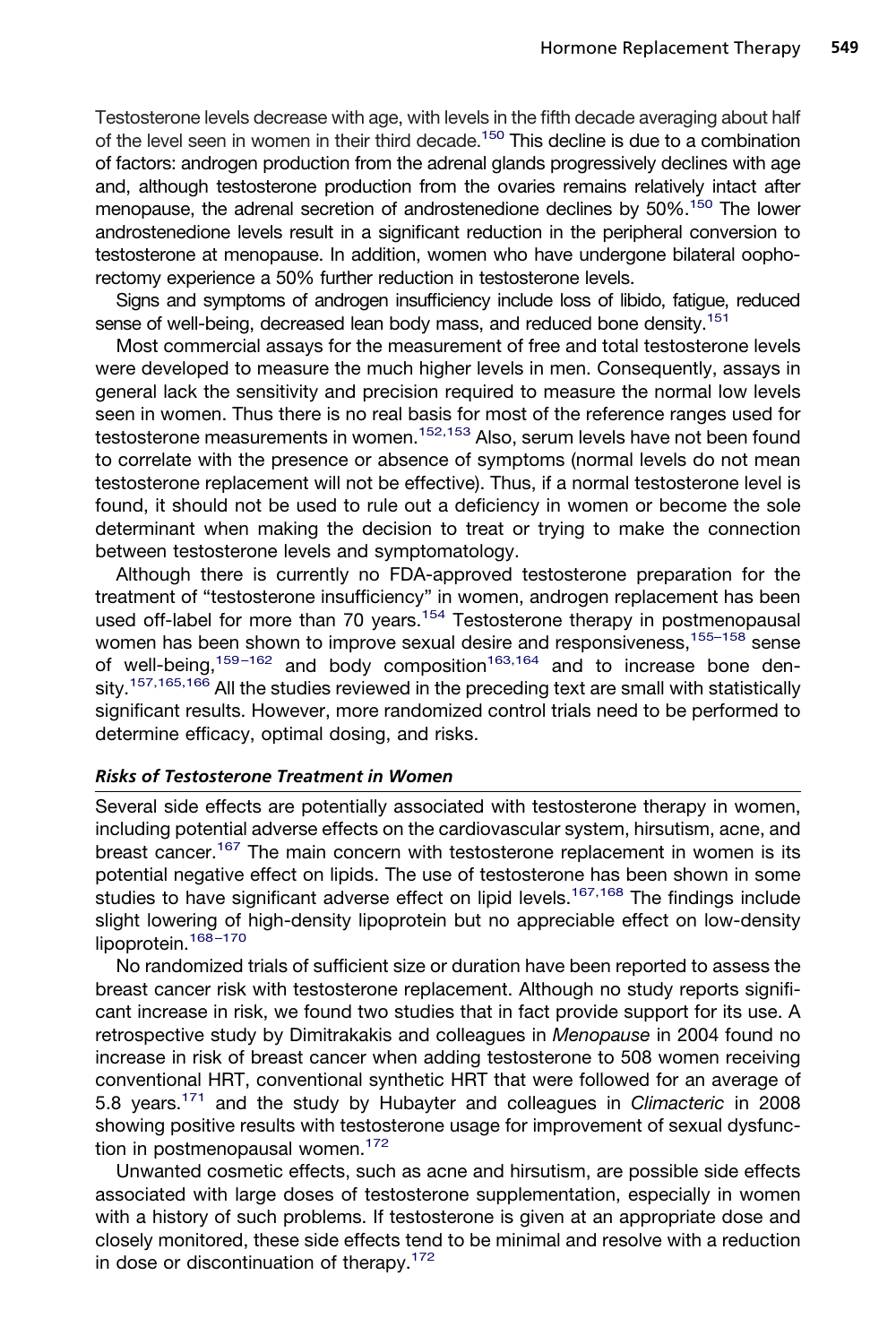#### *Treatment*

Because, as stated previously, free or total testosterone levels do not accurately reflect deficiency states in women, the decision to initiate replacement therapy should be based on a case-by-case evaluation of *symptoms and signs* rather than laboratory assessments alone. Replacement may be initiated after ruling out other potential causes (eg, hypothyroidism, chronic illness, other hormone deficiency, adrenal syndrome) for the symptoms (eg, fatigue, loss of libido). Testosterone should be used with caution in patients with a history of hirsutism, hair loss, and acne, and in those with untreated estrogen deficiency because they may be more prone to side effects with the use of testosterone alone.

In our opinion, it is reasonable to initiate a therapeutic trial of testosterone for 3 months in those considered to be good candidates. Effective dosing can range from 0.5 mg to 1.0 mg per day given sublingually or via a transdermal gel or cream.<sup>173,174</sup> Oral testosterone absorption may be erratic and should not be entertained. Intramuscular and subcutaneous pellets are also available, but research findings on their effectiveness and safety are lacking and thus we do not recommend their usage based on the present state of the evidence.

#### **SUMMARY**

In summary, based on the literature reviewed and the state of the evidence in our clinical experiences that span decades and include tens of thousands of women, the authors believe that aging women should not be deprived of hormone therapies based on the findings of the WHI.

Many studies and practical clinical experience demonstrate on an ongoing basis the safety and efficacy of bioidentical hormones and supplemental testosterone therapies for improved well-being, elimination of symptoms of menopause, and even prevention of chronic conditions such as osteoporosis, hyperlipidemia, clotting disorders, and atherosclerosis.

More studies are needed to evaluate and further clarify the specific differences between bioidentical and synthetic hormones but ethical reasons prevent researchers from undertaking these studies given the results of the WHI and the many other study results on synthetic hormones. As such, we recommend studies be undertaken that evaluate the effects of bioidentical hormones and testosterone versus placebo.

Until such studies are completed, we also recommend the individual physician become well versed in the scientific literature presented in this article and work with each patient individually to provide her with the best possible care.

#### <span id="page-9-0"></span>**REFERENCES**

- 1. American College of Sports Medicine (ACSM) Fit Society Page. Available at: [http://](http://www.acsm.org/AM/Template.cfm?Section=About_ACSM%26CONTENTID=13519%26TEMPLATE=/CM/ContentDisplay.cfm) [www.acsm.org/AM/Template.cfm?Section](http://www.acsm.org/AM/Template.cfm?Section=About_ACSM%26CONTENTID=13519%26TEMPLATE=/CM/ContentDisplay.cfm)=About\_ACSM&CONTENTID=13519& TEMPLATE=[/CM/ContentDisplay.cfm.](http://www.acsm.org/AM/Template.cfm?Section=About_ACSM%26CONTENTID=13519%26TEMPLATE=/CM/ContentDisplay.cfm) Accessed March 20, 2011.
- <span id="page-9-1"></span>2. Rossouw JE, Anderson GL, Prentice RL, et al. Risks and benefits of estrogen plus progestin in healthy postmenopausal women: principal results From the Women's Health Initiative randomized controlled trial. JAMA 2002;17:321–33.
- <span id="page-9-2"></span>3. Chlebowski RT, Hendrix SL, Langer RD, et al. Influence of estrogen plus progestin on breast cancer and mammography in healthy post-menopausal women: the Women's Health Initiative Randomized Trial. JAMA 2003;289:3243–53.
- <span id="page-9-3"></span>4. Chlebowski RT, Anderson LG, Gass MD, et al. Estrogen plus progestin and breast cancer incidence and mortality in postmenopausal women. JAMA 2010;304: 1684 –90.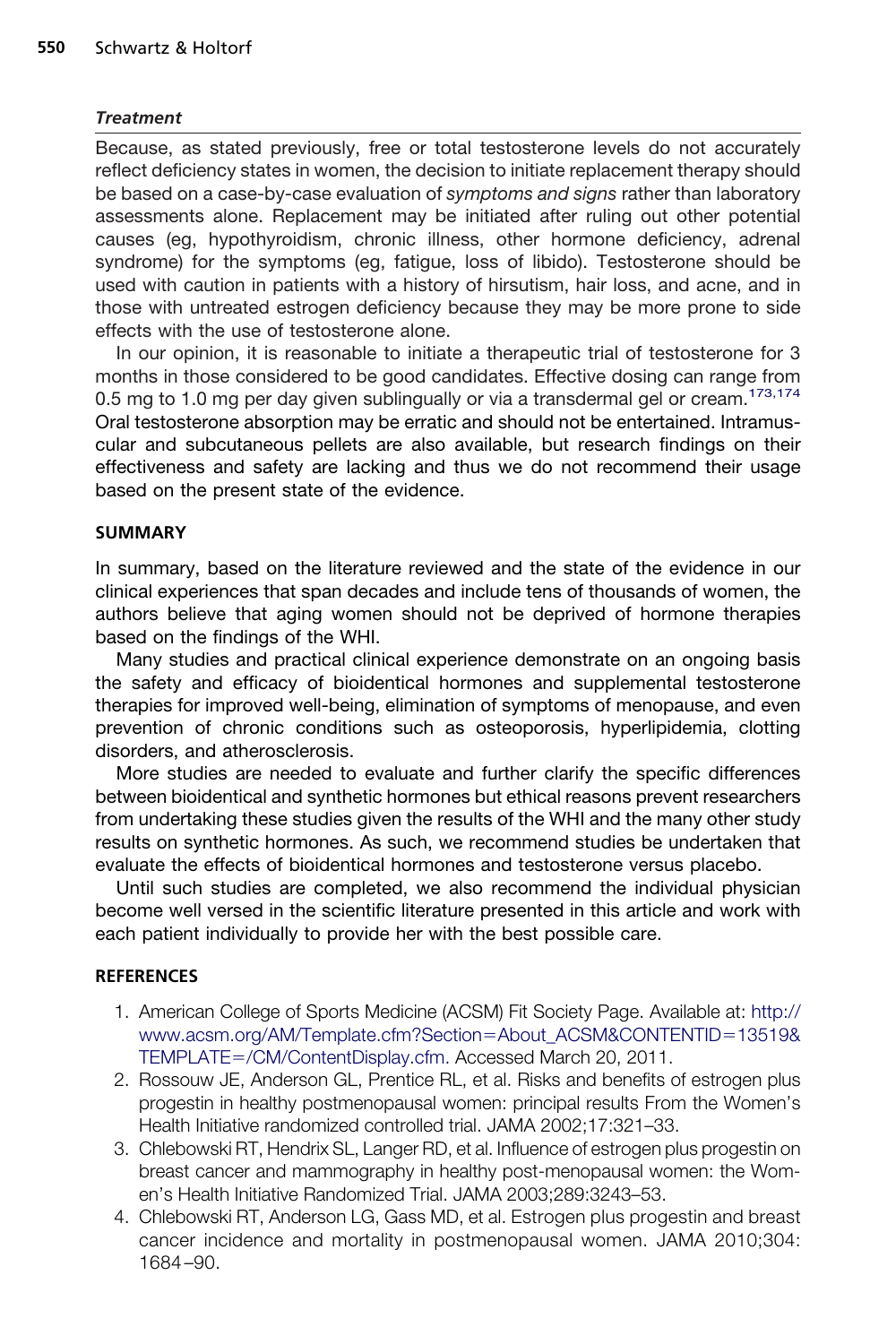- <span id="page-10-0"></span>5. Beral V, Million Women Study collaborators. Breast cancer and hormone-replacement therapy in the Million Women Study. Lancet 2003;362(9390):419 –27.
- <span id="page-10-1"></span>6. Shapiro S. The million women study: potential biases do not allow uncritical acceptance of the data. Climacteric 2004;7:3–7.
- <span id="page-10-2"></span>7. Beral V, Reeves G, Bull D, et al. Breast cancer risk in relation to the interval between menopause and starting hormone therapy. J Natl Cancer Inst 2010;103:296 –305.
- 8. American College of Obstetricians and Gynecologists Committee on Gynecologic Practice. ACOG Committee Opinion No. 420. November 2008: hormone therapy and heart disease. Obstet Gynecol 2008;112:1189 –92.
- <span id="page-10-3"></span>9. US Preventive Services Task Force. Hormone replacement therapy for the prevention of chronic conditions in postmenopausal women. Release date: May 2005. Available at: [http://www.uspreventiveservicestaskforce.org/uspstf/uspspmho.htm.](http://www.uspreventiveservicestaskforce.org/uspstf/uspspmho.htm) Accessed April 13, 2011.
- 10. Wassertheil-Smoller S, Hendrix SL, Limacher M, et al. Effects of estrogen plus progestin on stroke in postmenopausal women. The Women's Health Initiative: a randomized trial. JAMA 2003;289:2673– 84.
- 11. HERS Study report. HT can relieve menopause-type symptoms common in elderly women. ACOG News Release, November 29, 2002.
- <span id="page-10-4"></span>12. Jernstrom H, Bendahl PO, Lidfeldt J, et al. A prospective study of different types of hormone replacement therapy use and the risk of subsequent breast cancer: the Women's Health in the Lund Area (WHILA) study (Sweden). Cancer Causes Control 2003;14:673– 80.
- <span id="page-10-7"></span>13. Canonico M, Oger E, Plu-Bureau G, et al. Hormone therapy and venous thromboembolism among postmenopausal women: impact of the route of estrogen administration and progestogens: the ESTHER study. Circulation 2007;115(7):840 –5.
- 14. Canonico M, Plu-Bureau G, Lowe GD, et al. Hormone replacement therapy and the risk of venous thromboembolism in postmenopausal women: systematic review and meta-analysis. BMJ 2008;336:1227–31.
- 15. Mueck AO, Seeger H, Wallwiener D. Comparison of proliferative effects of estradiol and conjugated equine estrogens on human breast cancer cells and impact of continuous combined progestogen addition. Climacteric 2003;6:221–7.
- 16. Lippert T, Seeger H, Mueck A. Pharmacology and toxicology of different estrogens. G Endodonzia 2001;15:26 –33.
- 17. Stanczyk F. Estrogen used for replacement therapy in postmenopausal women. G Endodonzia 2001;15:17–25.
- <span id="page-10-6"></span>18. Ribot C, Tremollieres F. Hormone replacement therapy in postmenopausal women: all the treatments are not the same. Gynecol Obstet Fertil 2007;35:388 –97.
- <span id="page-10-5"></span>19. Stanczyk FZ. All progestins are not created equal. Steroids 2003;68:879 –90.
- 20. Callantine MR, Martin PL, Bolding OT, et al. Micronized 17-beta-estradiol for oral estrogen therapy in menopausal women. Obstet Gynecol 1975;46:37– 41.
- 21. Place VA, Powers M, Darley PE, et al. A double-blind comparative study of Estraderm and Premarin in the amelioration of postmenopausal symptoms. Am J Obstet Gynecol 1985;152:1092–9.
- <span id="page-10-8"></span>22. Riis BJ, Thomsen K, Strom V, et al. The effect of percutaneous estradiol and natural progesterone on postmenopausal bone loss. Am J Obstet Gynecol 1987;156:61–5.
- 23. Writing Group for the PEPI trial. Effects of estrogen or estrogen/progestin regimens on heart disease risk factors in postmenopausal women. The Postmenopausal Estrogen/Progestin Interventions (PEPI) trial. JAMA 1995;273:199 –208.
- 24. Evans S, Davie MW. Low and conventional dose transdermal oestradiol are equally effective in preventing bone loss in spine and femur at all postmenopausal stages. Clin Endocrinol [Oxf] 1996;44:79 – 84.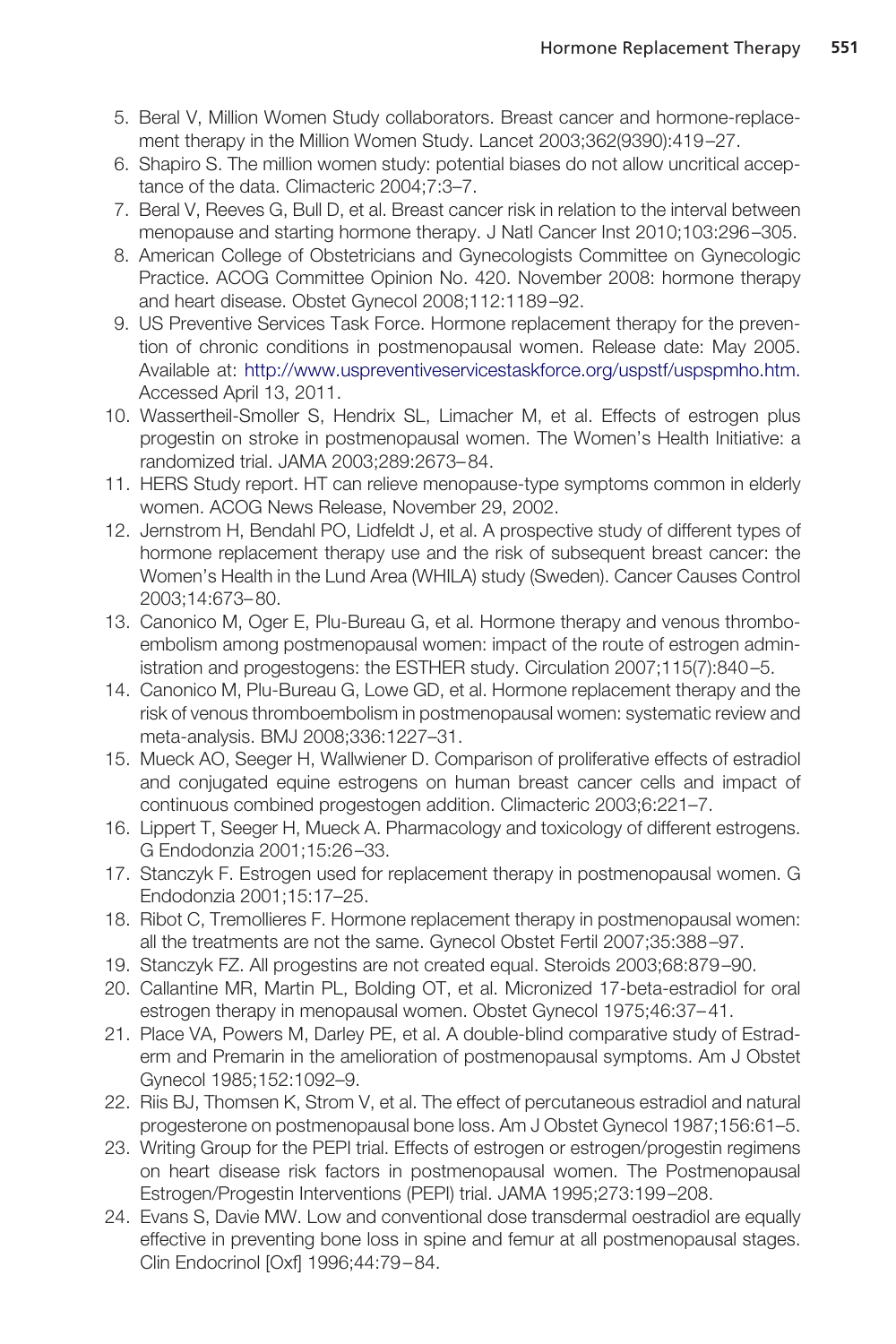- 25. Stahlberg C, Pedersen AT, Lynge E, et al. Increased risk of breast cancer following different regimens of hormone replacement therapy frequently used in Europe. Int J Cancer 2004;109:721–7.
- <span id="page-11-7"></span>26. Fournier A, Berrino F, Clavel-Chapelon F. Unequal risks for breast cancer associated with different hormone replacement therapies: results from the E3N cohort study. Breast Cancer Res Treat 2008;107:103–11.
- 27. Li CI, Malone KE, Porter PL, et al. Relationship between long durations and different regimens of hormone therapy and risk of breast cancer. JAMA 2003;289:3254 – 63.
- 28. Schindler AE. Differential effects of progestins. European Progestin Club. Maturitas 2003;46(Suppl 1):S3–5.
- 29. Montplaisir J, Lorrain J, Denesle R, et al. Sleep and menopause: differential effects of two forms of hormone replacement therapy. Menopause 2001;8:10-6.
- 30. Zegura B, Guzic-Salobir B, Sebestjen M, et al. The effects of various menopausal hormone therapies on markers of inflammation, coagulation, fibrinolysis, lipids and lipoproteins in healthy postmenopausal women. Menopause 2006;13:643–50.
- <span id="page-11-0"></span>31. Schwartz, E, Holtorf, K. Hormones in wellness and disease prevention: common practices, current state of the evidence, and questions for the future. Prim Care 2008;35:669 –705.
- <span id="page-11-1"></span>32. Boothby LA, Doering PL, Kipersztok S. Bioidentical hormone therapy: a review. Menopause 2004;11:356 – 67.
- 33. Franke HR, Vermes I. Differential effects of progestogens on breast cancer cell lines. Maturitas 2003;46(Suppl 1):S55– 8.
- 34. Druckmann R. Progestins and their effects on the breast. Maturitas 2003; 46(Suppl 1):S59 – 69.
- 35. Colditz G. Estrogen, estrogen plus progestin therapy and risk of breast cancer. Clin Cancer Res 2005;11(2 Pt 2):909s–17s.
- 36. Tourgeman DE, Gentzchein E, Stanczyk F, et al. Serum and tissue hormone levels of vaginally and orally administered estradiol. Am J Obtstet Gynecol 1999;180(6 Pt 1):1480 –3.
- 37. Smith DC, Prentice R, Thompson DJ, et al. Association of exogenous estrogen and endometrial carcinoma. N Engl J Med 1975;293:1164 –7.
- <span id="page-11-2"></span>38. Ziel HK, Finkle WD. Increased risk of endometrial carcinoma among users of conjugated estrogens. N Engl J Med 1975;293:1167–70.
- <span id="page-11-3"></span>39. Greenblatt RB, Stoddard LD. The estrogen-cancer controversy. J Am Geriatr Soc 1978;26:1– 8.
- <span id="page-11-4"></span>40. Weiss N, Szekely D, Austin D. Increasing incidence of endometrial cancer in the United States. N Engl J Med 1976;294:1259 – 62.
- <span id="page-11-5"></span>41. Whitehead MI, Townsend PT, Gill DK, et al. Absorption and metabolism of oral progesterone. Br Med J 1980;280(6217):825–7.
- 42. Bergkvist L, Adami H, Persson I, et al. The risk of breast cancer after estrogen and estrogen-progestin replacement. N Engl J Med 1989;32:293–7.
- 43. Glass AG, Hoover RN. Rising incidence of breast cancer: relationship to stage and receptor status. J Natl Cancer Inst 1990;82:693– 6.
- <span id="page-11-6"></span>44. Mack TM, Pike MC, Henderson BE, et al. Estrogens and endometrial cancer in a retirement community. N Engl J Med 1976;294:1262–7.
- 45. Foidart J, Colin C, Denoo X, et al. Estradiol and progesterone regulate the proliferation of human breast epithelial cells. Fertil Steril 1998;69:963–9.
- 46. Maxson WS, Hargrove JT. Bioavailability of oral micronized progesterone. Fertil Steril 1985;44:622– 6.
- 47. Whitehead MI, Fraser D, Schenkel L, et al. Transdermal administration of oestrogen/ progesterone hormone replacement therapy. Lancet 1990;335:310 –2.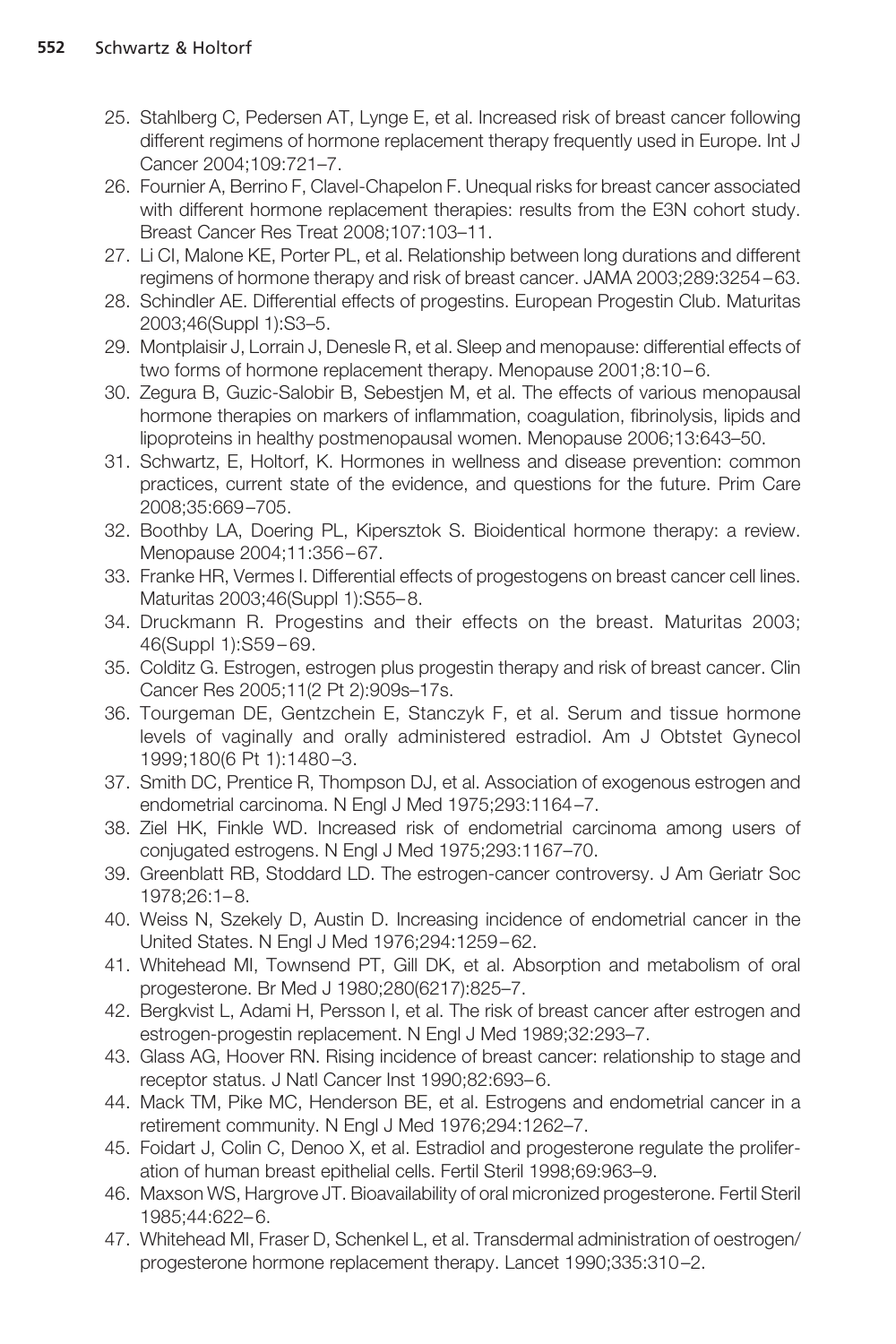- 48. Moorjani S, Dupont A, Labrie F, et al. Changes in plasma lipoprotein and apolipoprotein composition in relation to oral versus percutaneous administration alone or in cyclic association with utrogestan in menopausal women. J Clin Endocrinol Metab 1991;73:373–9.
- 49. Erpecum KJ, Van Berge Henegouwen GP, et al. Different hepatobiliary effects of oral and transdermal estradiol in postmenopausal women. Gastroenterology 1991;100: 482– 8.
- <span id="page-12-0"></span>50. Fitzpatrick LA, Pace C, Wiita B. Comparison of regimens containing oral micronized progesterone of medroxyprogesterone acetate on quality of life in postmenopausal women: a cross-sectional survey. J Womens Health Gend Based Med 2000;9: 381–7.
- 51. Cummings JA, Brizendine L. Comparison of physical and emotional side effects of progesterone or medroxyprogesterone in early postmenopausal women. Menopause 2002;9:253– 63.
- 52. Lindenfeld EA, Langer RD. Bleeding patterns of the hormone replacement therapies in the postmenopausal estrogen and progestin interventions trial. Obstet Gynecol 2002;100(5 Pt 1):853– 63.
- 53. Greendale GA, Reboussin BA, Hogan P, et al. Symptom relief and side effects of postmenopausal hormones: results from the Postmenopausal Estrogen/Progestin Interventions Trial. Obstet Gynecol 1998;92(6):982– 8.
- 54. Hargrove JT, Maxson WS, Wentz AC, et al. Menopausal hormone replacement therapy with continuous daily oral micronized progesterone. Obstet Gynecol 1989; 73:606 –12.
- <span id="page-12-1"></span>55. Holtorf K. The bioidentical hormone debate: Are bioidentical hormones (estradiol, estriol, and progesterone) safer or more efficacious than commonly used synthetic versions in hormone replacement therapy? Postgrad Med 2009;121:73– 85.
- <span id="page-12-2"></span>56. Wood CE, Register TC, Lees CJ, et al. Effects of estradiol with micronized progesterone or medroxyprogesterone acetate on risk markers for breast cancer in postmenopausal monkeys. Breast Cancer Res Treat 2007;101:125–34.
- 57. Inoh A, Kamiya K, Fujii Y, et al. Protective effects of progesterone and tamoxifen in estrogen induced mammary carcinogenesis in ovariectomized W/Fu rats. Jpn J Cancer Res 1985;76:699 –704.
- <span id="page-12-3"></span>58. Malet C, Spritzer P, Guillaumin D, et al. Progesterone effect on cell growth, ultrastructural aspect and estradiol receptors of normal breast epithelial (HBE) cells in culture. J Steroid Biochem Mol Biol 2000;73:171– 81.
- 59. Soderqvist G, von Schoultz B, Tani E, et al. Estrogen and progesterone receptor content in breast epithelial cells from healthy women during the menstrual cycle. Am J Obstet Gynecol 1993;168(3 Pt 1):874 –9.
- 60. Formby B, Wiley TS. Progesterone inhibits growth and induces apoptosis in breast cancer cells: inverse effects on Bcl-2 and p53. Ann Clin Lab Sci 1998;28:360 –9.
- 61. Warren MP. A comparative review of the risks and benefits of hormone replacement therapy regimens. Am J Obstet Gynecol 2004;190:1141-67.
- 62. de Lignières B. Effects of progestogens on the postmenopausal breast. Climacteric 2002;5:229 –35.
- 63. Campagnoli C, Clavel-Chapelon F, Kaaks R, et al. Progestins and progesterone in hormone replacement therapy and the risk of breast cancer. J Steroid Biochem Mol Biol 2005;96:95–108.
- 64. Ory K, Lebeau J, Levalois C, et al. Apoptosis inhibition mediated by medroxyprogesterone acetate treatment of breast cancer cell lines. Breast Cancer Res Treat 2001;68:187–98.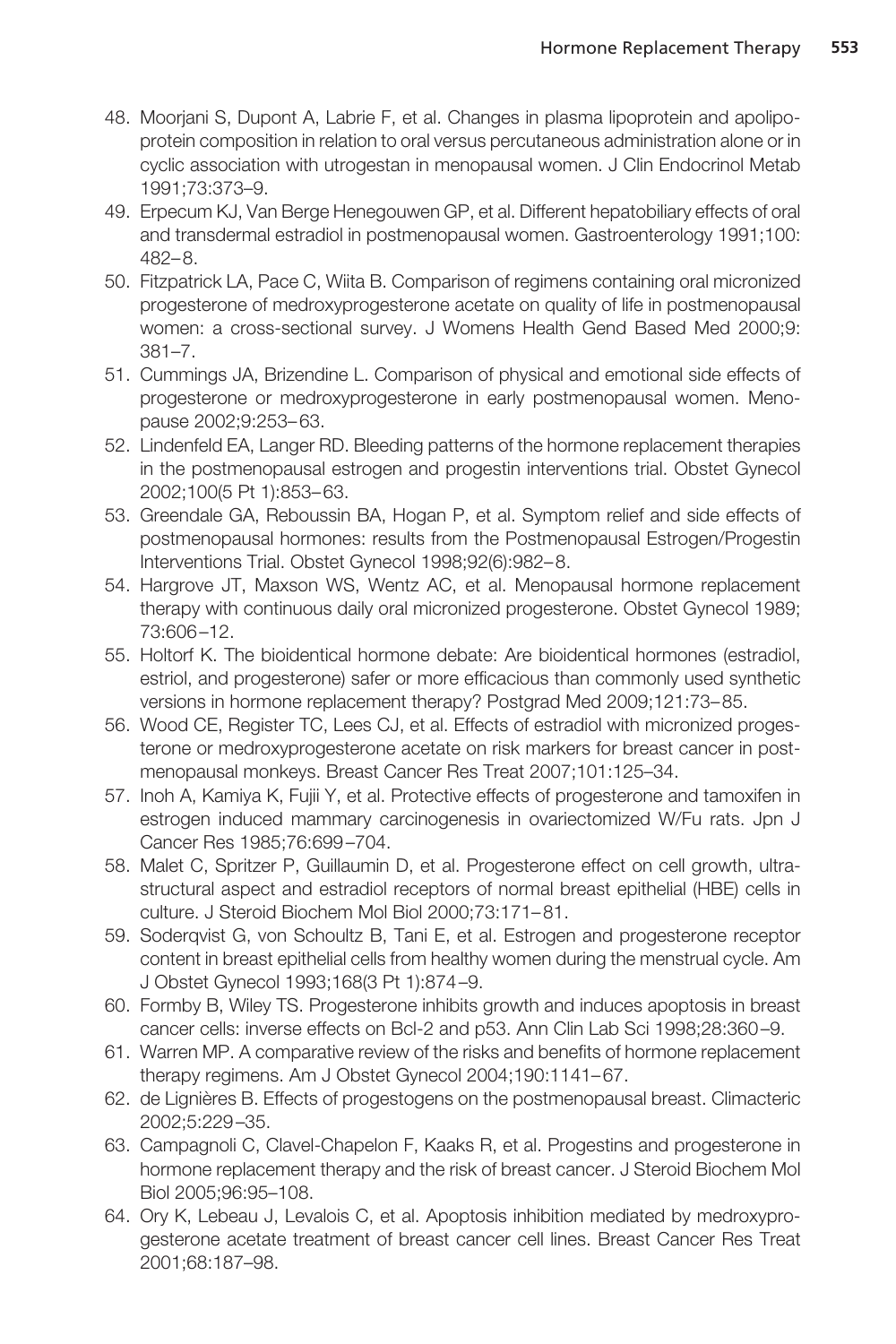- 65. Hofseth LJ, Raafat AM, Osuch JR, et al. Hormone replacement therapy with estrogen or estrogen plus medroxyprogesterone acetate is associated with increased epithelial proliferation in the normal postmenopausal breast. J Clin Endocrinol Metab 1999;84:4559 – 65.
- 66. Jeng MH, Parker CJ, Jordan VC. Estrogenic potential of progestins in oral contraceptives stimulate human breast cancer cell proliferation. Cancer Res 1992;52: 6539 – 46.
- 67. Kalkhoven E, Kwakkenbos-Isbrücker L, de Laat SW, et al. Synthetic progestins induce proliferation of breast tumor cell lines via the progesterone or estrogen receptor. Mol Cell Endocrinol 1994;102:45–52.
- 68. Papa V, Reese CC, Brunetti A, et al. Progestins increase insulin receptor content and insulin stimulation of growth in human breast carcinoma cells. Cancer Res 1990;50: 7858 – 62.
- 69. Hissom JR, Moore MR. Progestin effects on growth in the human breast cancer cell line T-47D—possible therapeutic implications. Biochem Biophys Res Commun 1987;145:706 –11.
- 70. Catherino WH, Jeng MH, Jordan VC. Norgestrel and gestodene stimulate breast cancer cell growth through an oestrogen receptor mediated mechanism. Br J Cancer 1993;67: 945–52.
- 71. Cline JM, Soderqvist G, von Schoultz E, et al. Effects of conjugated estrogens, medroxyprogesterone acetate, and tamoxifen on the mammary glands of macaques. Breast Cancer Res Treat 1998;48:221–9.
- 72. Cline JM, Soderqvist G, von Schoultz E, et al. Effects of hormone replacement therapy on the mammary gland of surgically postmenopausal cynomolgus macaques. Am J Obstet Gynecol 1996;174(1 Pt 1):93–100.
- 73. Braunsberg HA, Coldham NG, Wong W. Hormonal therapies for breast cancer: can progestogens stimulate growth? Cancer Lett 1986;30:213– 8.
- 74. van der Burg B, Kalkhoven E, Isbrücker L, et al. Effects of progestins on the proliferation of estrogen-dependent human breast cancer cells under growth factordefined conditions. J Steroid Biochem Mol Biol 1992;42:457-65.
- 75. Saitoh M, Ohmichi M, Takahashi K, et al. Medroxyprogesterone acetate induces cell proliferation through up-regulation of cyclin D1 expression via phosphatidylinositol 3-kinase/Akt/nuclear factor-kappaB cascade in human breast cancer cells. Endocrinology 2005;146:4917–25.
- 76. Chang KJ, Lee TT, Linares-Cruz G, et al. Influences of percutaneous administration of estradiol and progesterone on human breast epithelial cell cycle in vivo. Fertil Steril 1995;63:785–91.
- 77. Mueck AO, Seeger H, Wallwiener D. Comparison of proliferative effects of estradiol and conjugated equine estrogens on human breast cancer cells and impact of continuous combined progestogen addition. Climacteric 2003;6:221–7.
- 78. Barrat J, de Lignieres B, Marpeau L, et al. The in vivo effect of the local administration of progesterone on the mitotic activity of human ductal breast tissue. Results of a pilot study. J Gynecol Obstet Biol Reprod [Paris] 1990;19:269 –74.
- 79. Mauvais-Jarvis P, Kuttenn F, Gompel A. Antiestrogen action of progesterone in breast tissue. Breast Cancer Res Treat 1986;8:179 – 88.
- 80. Formby B, Wiley TS. Bcl-2, surviving and variant CD44 v7-v10 are downregulated and p53 is upregulated in breast cancer cells by progesterone: inhibition of cell growth and induction of apoptosis. Mol Cell Biochem 1999;202:53– 61.
- 81. Groshong SD, Owen GI, Grimison B, et al. Biphasic regulation of breast cancer cell growth by progesterone: role of the cyclin-dependent kinase inhibitors, p21 and p27(Kip1). Mol Endocrinol 1997;11:1593–1607.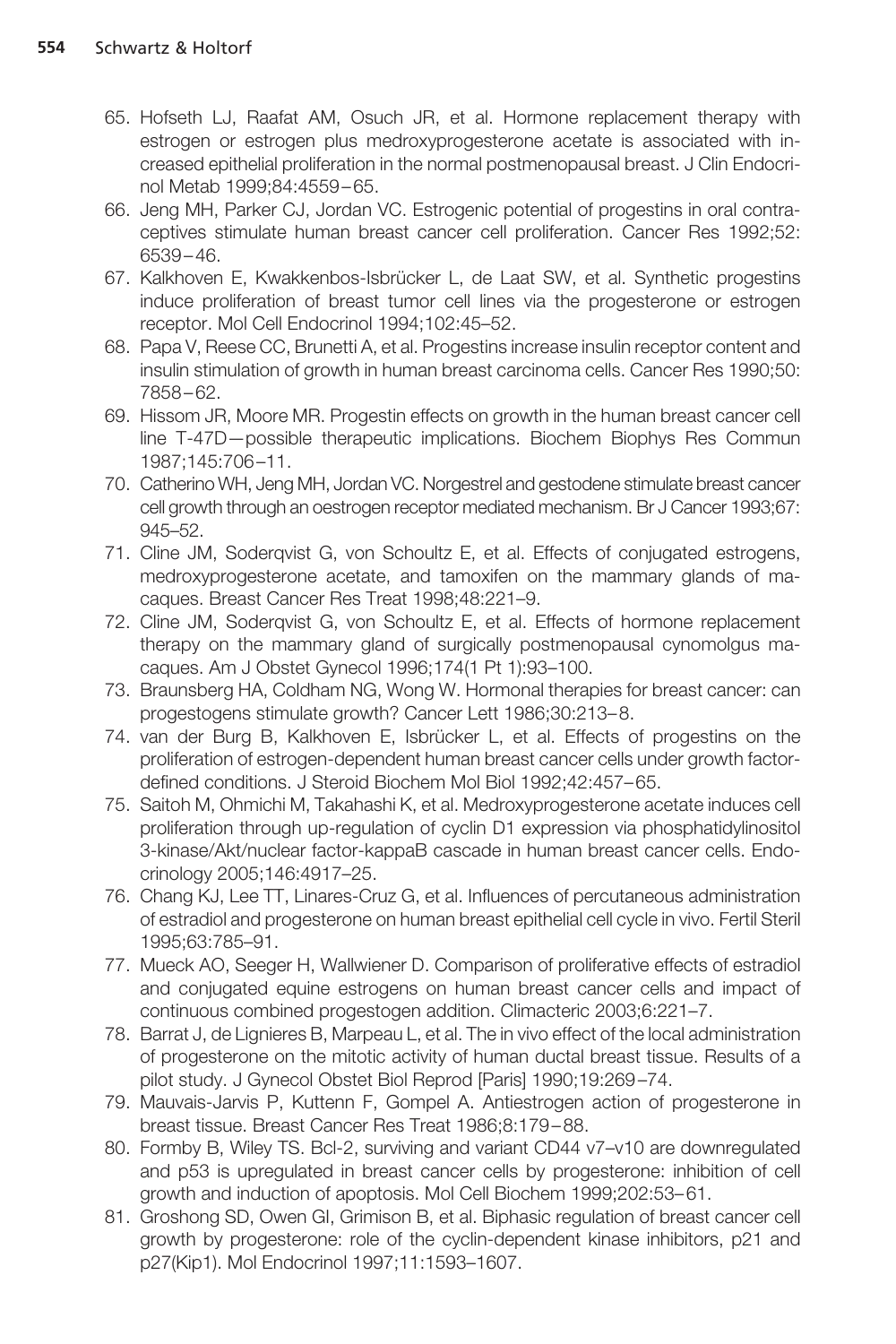- 82. Segaloff A. Inhibition by progesterone of radiation-estrogen-induced mammary cancer in the rat. Cancer Res 1973;33:1136-7.
- 83. Schmidt M, Renner C, Löffler G. Progesterone inhibits glucocorticoid dependent aromatase induction in human adipose fibroblasts. J Endocrinol 1998;158:401–7.
- 84. Jordan VC, Jeng MH, Catherino WH, et al. The estrogenic activity of synthetic progestins used in oral contraceptives. Cancer 1993;71(Suppl 4):1501–5.
- 85. Botella J, Duranti E, Viader V, et al. Lack of estrogenic potential of progesterone- or 19-nor-progesterone-derived progestins as opposed to testosterone or 19 –nortestosteorne derivatives on endometrial Ishikawa cells. J Steroid Biochem Mol Biol 1995;55:77– 84.
- 86. Botella J, Duc I, Delansorne R, et al. Regulation of rat uterine steroid receptors by nomegestrol acetate, a new 19 –nor-progesterone derivative. J Pharmacol Exp Ther 1989;248:758 – 61.
- 87. Markiewicz L, Hochberg RB, Gurpide E. Intrinsic estrogenicity of some progestogenic drugs. J Steroid Biochem Mol Biol 1992;41:53– 8.
- 88. Rabe T, Bohlmann MK, Rehberger-Schneider S, et al. Induction of estrogen receptor-alpha and -beta activities by synthetic progestins. Gynecol Endocrinol 2000;14: 118 –26.
- <span id="page-14-0"></span>89. Fournier A, Berrino F, Riboli E, et al. Breast cancer risk in relation to different types of hormone replacement therapy in the E3N-EPIC cohort. Int J Cancer 2005; 114:448 –54.
- 90. Anderson GL, Limacher M, Assaf AR, et al. Effects of conjugated equine estrogen in postmenopausal women with hysterectomy: the Women's Health Initiative randomized controlled trial. JAMA 2004;291:1701–12.
- 91. Porch JV, Lee IM, Cook NR, et al. Estrogen-progestin replacement therapy and breast cancer risk: the Women's Health Study. Cancer Causes Control 2002;13: 847–54.
- 92. Lee SA, Ross RK, Pike MC. An overview of menopausal oestrogen progestin hormone therapy and breast cancer risk. Br J Cancer 2005;92(11):2049 –58.
- 93. Ewertgz M, Mellemkjaer L, Poulsen AH, et al. Hormone use for menopausal symptoms and risk of breast cancer. A Danish cohort study. Br J Cancer 2005;92: 1293–7.
- 94. Newcomb PA, Titus-Ernstoff L, Egan KM, et al. Postmenopausal estrogen and progestin use in relation to breast cancer risk. Cancer Epidemiol Biomarkers Prev 2002;11:593– 600.
- 95. Li CI. Postmenopausal hormone therapy and the risk of breast cancer: the view of an epidemiologist. Maturitas 2004;49:44 –50.
- 96. Magnusson C, Baron JA, Correia N, et al. Breast-cancer risk following long-term oestrogen- and oestrogen/progestin-replacement therapy. Int J Cancer 1999;81: 339 – 44.
- 97. Schairer C, Lubin J, Troisi R, et al. Estrogen-progestin replacement and risk of breast cancer. JAMA 2000;284:691-4.
- 98. Ross RK, Paganini-Hill A, Wan PC, et al. Effect of hormone replacement therapy on breast cancer risk: estrogen versus estrogen plus progestin. J Natl Cancer Inst 2000;92:328 –32.
- 99. Weiss LK, Burkman RT, Cushing-Haugen KL, et al. Hormone replacement therapy regimens and breast cancer risk (1). Obstet Gynecol 2002;100:1148 –58.
- 100. Kirsh V, Kreiger N. Estrogen and estrogen–progestin replacement therapy and risk of postmenopausal breast cancer in Canada. Cancer Causes Control 2002;13:583–90.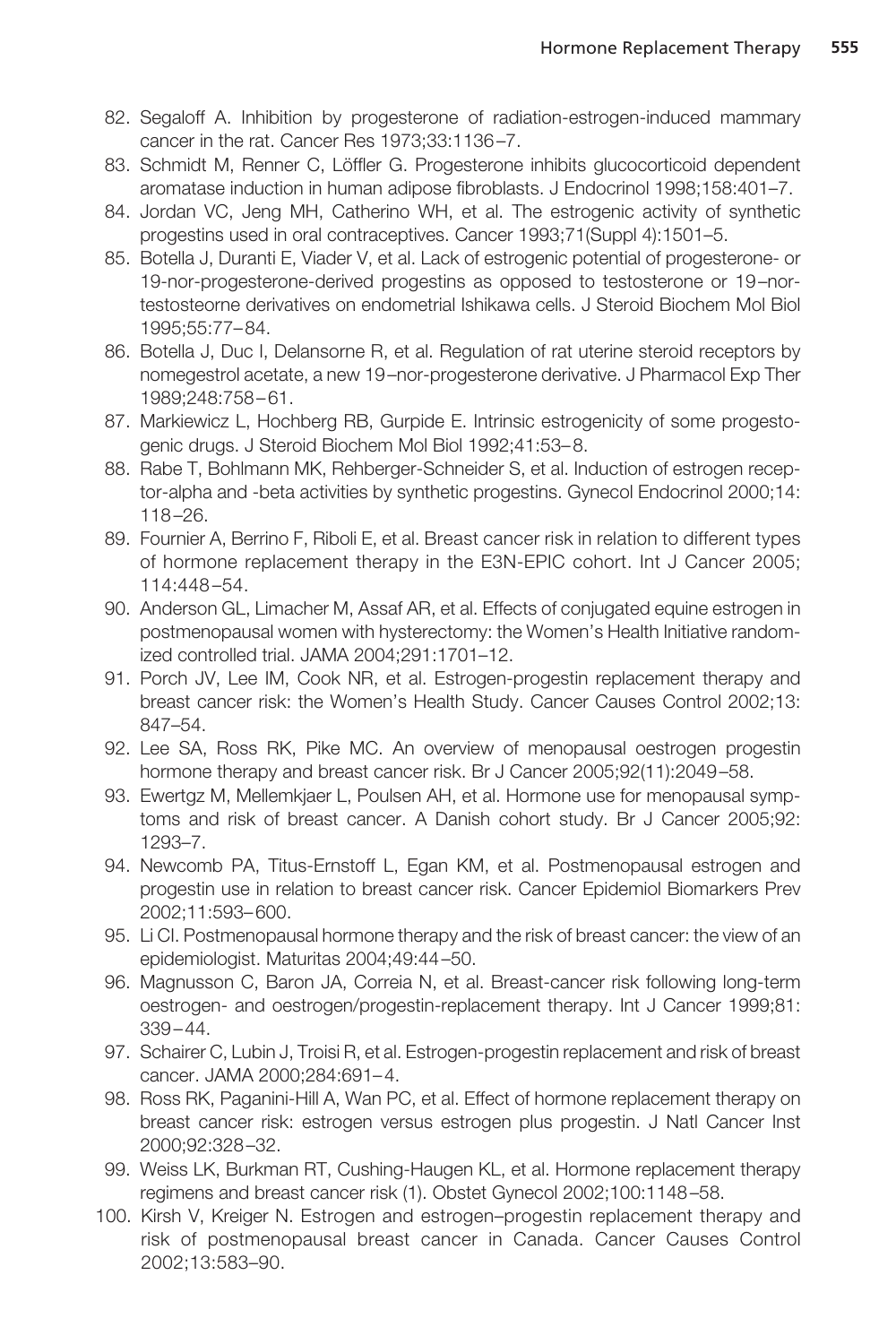- 101. Collaborative Group on Hormonal Factors in Breast Cancer. Breast cancer and hormone replacement therapy: collaborative reanalysis of data from 51 epidemiological studies of 52,705 women with breast cancer and 108,411 women without breast cancer. Lancet 1997;350:1047–59.
- 102. Schairer C, Lubin J, Troisi R, et al. Menopausal estrogen and estrogen-progestin replacement therapy and breast cancer risk. JAMA 2000;283:485–91.
- 103. Colditz G, Rosner B. Use of estrogen plus progestin is associated with greater increase in breast cancer risk than estrogen alone. Am J Epidemiol 1998;147:S45.
- 104. Persson I, Weiderpass E, Bergkvist L, et al. Risks of breast and endometrial cancer after estrogen and estrogen-progestin replacement. Cancer Causes Control 1999; 10:253– 60.
- 105. Chen CL, Weiss NS, Newcomb P, et al. Hormone replacement therapy in relation to breast cancer. JAMA 2002;287:734 – 41.
- 106. Pike MC, Ross RK. Progestins and menopause: epidemiological studies of risks of endometrial and breast cancer. Steroids 2000;65:659 – 64.
- 107. Santen RJ, Pinkerton J, McCartney C, et al. Risk of breast cancer with progestins in combination with estrogen as hormone replacement therapy. J Clin Endocrinol Metab 2001;86:16 –23.
- 108. Stahlberg C, Pederson AT, Lynge E, et al. Hormone replacement therapy and risk of breast cancer: the role of progestins. Acta Obstet Gynecol Scand 2003;82:335– 44.
- 109. Olsson HL, Ingvar C, Bladström A. Hormone replacement therapy containing progestins and given continuously increases breast carcinoma risk in Sweden. Cancer 2003;97:1387–92.
- 110. Colditz GA, Hankinson SE, Hunter DJ, et al. The use of estrogens and progestins and the risk of breast cancer in postmenopausal women. N Engl J Med 1995;332: 1589 –93.
- 111. Colditz GA, Rosner B. Cumulative risk of breast cancer to age 70 years according to risk factor status: data from the Nurses' Health Study. Am J Epidemiol 2000;152:  $950 - 64.$
- 112. Peck JD, Hulka BS, Poole C, et al. Steroid hormone levels during pregnancy and incidence of maternal breast cancer. Cancer Epidemiol Biomarkers Prev 2002;11:  $361 - 8.$
- 113. Micheli A, Muti P, Secreto G, et al. Endogenous sex hormones and subsequent breast cancer in premenopausal women. Int J Cancer 2004;112:312– 8.
- 114. Bernstein L, Yuan JM, Ross RK, et al. Serum hormone levels in pre-menopausal Chinese women in Shanghai and white women in Los Angeles: results from two breast cancer case-control studies. Cancer Causes Control 1990;1:51– 8.
- 115. Drafta D, Schindler AE, Milcu SM, et al. Plasma hormones in pre- and postmenopausal breast cancer. J Steroid Biochem 1980;13:793– 802.
- 116. Malarkey WB, Schroeder LL, Stevens VC, et al. Twenty-four-hour preoperative endocrine profiles in women with benign and malignant breast disease. Cancer Res 1977;37:4655–9.
- 117. Meyer F, Brown JB, Morrison AS, et al. Endogenous sex hormones, prolactin, and breast cancer in premenopausal women. J Natl Cancer Inst 1986;77:613– 6.
- 118. Secreto G, Toniolo P, Berrino F, et al. Increased androgenic activity and breast cancer risk in premenopausal women. Cancer Res 1984(12 Pt 1);44:5902–5.
- 119. Cowan LD, Gordis L, Tonascia JA, et al. Breast cancer incidence in women with a history of progesterone deficiency. Am J Epidemiol 1981;114:209-17.
- 120. Badwe RA, Wang DY, Gregory WM, et al. Serum progesterone at the time of surgery and survival in women with premenopausal operable breast cancer. Eur J Cancer 1994;30A:445– 8.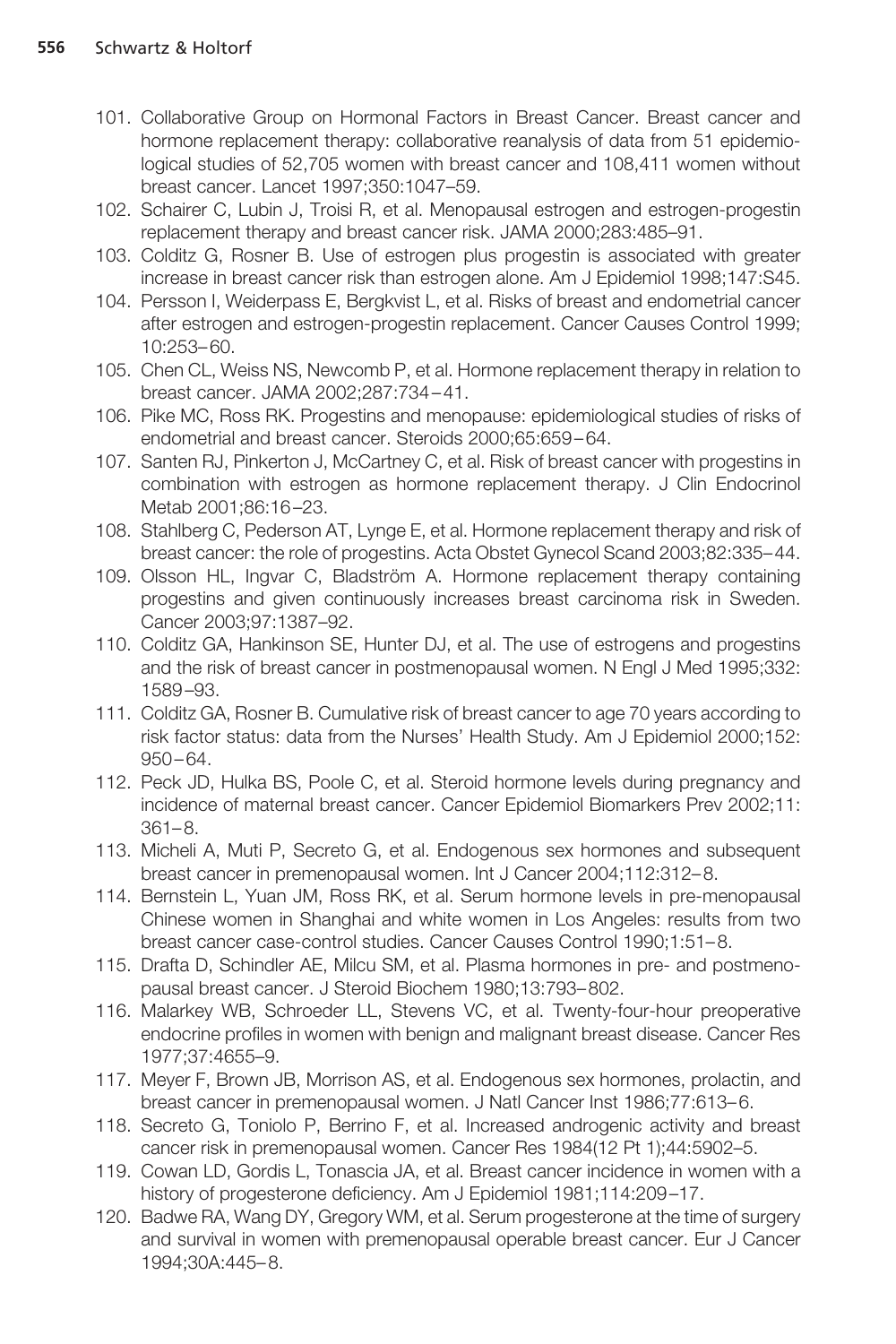- 121. Mohr PE, Wang DY, Gregory WM, et al. Serum progesterone and prognosis in operable breast cancer. Br J Cancer 1996;73:1552–5.
- <span id="page-16-0"></span>122. DeLignieres B, de Vathaire F, Fournier S, et al. Combined hormone replacement therapy and risk of breast cancer in a French cohort study of 3175 women. Climacteric 2002;5:332– 40.
- <span id="page-16-1"></span>123. Bakken K, Alsaker E, Eggen AE, et al. Hormone replacement therapy and incidence of hormone-dependent cancers in the Norwegian Women and Cancer study. Int J Cancer 2004:112:130-4.
- <span id="page-16-2"></span>124. Ottosson UB, Johansson BG, von Schoultz B. Subfractions of high-density lipoprotein cholesterol during estrogen replacement therapy: a comparison between progestogens and natural progesterone. Am J Obstet Gynecol 1985;151:746 –50.
- 125. Minshall RD, Stanczyk FZ, Miyagawa K, et al. Ovarian steroid protection against coronary artery hyperreactivity in rhesus monkeys. J Clin Endocrinol Metab 1998; 83:649 –59.
- <span id="page-16-3"></span>126. Mishra RG, Hermsmeyer RK, Miyagawas K, et al. Medroxyprogesterone acetate and dihydrotestosterone induce coronary hyperreactivity in intact male rhesus monkeys. J Clin Endocrinol Metab 2005;90:3706 –14.
- 127. Miyagawa K, Roöch J, Stanczyk F, et al. Medroxyprogesterone interferes with ovarian steroid protection against coronary vasospasm. Nat Med 1997;3:324 –7.
- 128. Saarikoski S, Yliskoski M, Penttilä I. Sequential use of norethisterone and natural progesterone in pre-menopausal bleeding disorders. Maturitas 1990;12:89 –97.
- 129. Ottosson UB. Oral progesterone and estrogen/progestogen therapy. Effects of natural and synthetic hormones on subfractions of HDL cholesterol and liver proteins. Acta Obstet Gynecol Scand Suppl 1984;127:1–37.
- 130. Rosano GM, Webb CM, Chierchia S, et al. Natural progesterone, but not medroxyprogesterone acetate, enhances the beneficial effect of estrogen on exerciseinduced myocardial ischemia in postmenopausal women. J Am Coll Cardiol 2000; 36:2154 –9.
- <span id="page-16-5"></span>131. Otsuki M, Saito H, Xu X, et al. Progesterone, but not medroxyprogesterone, inhibits vascular cell adhesion molecule-1 expression in human vascular endothelial cells. Arterioscler Thromb Vasc Biol 2001;21:243– 8.
- <span id="page-16-4"></span>132. Wagner JD, Martino MA, Jayo MJ, et.al. The effects of hormone replacement therapy on carbohydrate metabolism and cardiovascular risk factors in surgically postmenopausal cynomolgus monkeys. Metabolism 1996;45:1254 – 62.
- 133. Jensen J, Riis BJ, Strøm V, et al. Long-term effects of percutaneous estrogens and oral progesterone on serum lipoproteins in postmenopausal women. Am J Obstet Gynecol 1987;156:66 –71.
- 134. Williams JK, Honoré EK, Washburn SA, et al. Effects of hormone replacement on therapy on reactivity of atherosclerotic coronary arteries in cynomolgus monkeys. J Am Coll Cardiol 1994;24:1757– 61.
- 135. Adams MR, Kaplan JR, Manuck SB, et al. Inhibition of coronary artery atherosclerosis by 17-beta estradiol in ovariectomized monkeys. Arteriosclerosis 1990;10: 1051–7.
- 136. Bolaji II, Grimes H, Mortimer G, et al. Low-dose progesterone therapy in oestrogenised postmenopausal women: effects on plasma lipids, lipoproteins and liver function parameters. Eur J Obstet Gynecol Reprod Biol 1993;48:61– 8.
- 137. Morey AK, Pedram A, Razandi M, et al. Estrogen and progesterone inhibit vascular smooth muscle proliferation. Endocrinology 1997;138:3330 –9.
- 138. Lee WS, Harder JA, Yoshizumi M, et al. Progesterone inhibits arterial smooth muscle cell proliferation. Nat Med 1997;3:1005– 8.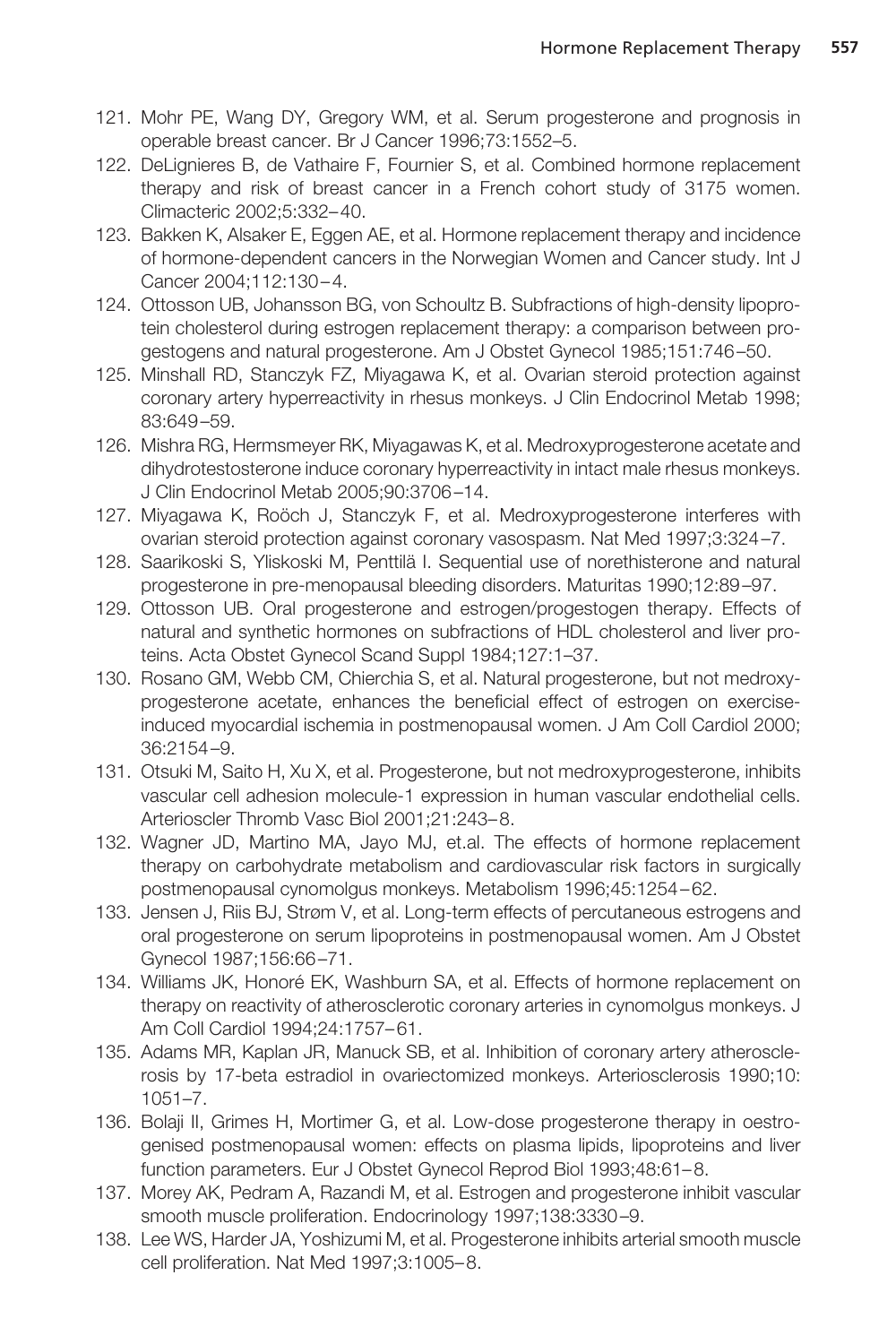- 139. Jeanes HL, Wanikiat P, Sharif I, et al. Medroxyprogesterone acetate inhibits the cardioprotective effect of estrogen in experimental ischemia-reperfusion injury. Menopause 2006;13:80 – 6.
- 140. Hirvonen E, Malkonen M, Manninen V. Effects of different progestogens on lipoproteins during postmenopausal replacement therapy. N Engl J Med 1981;304:560 –3.
- 141. Feeman WE Jr. Thrombotic stroke in an otherwise healthy middle-aged female related to the use of continuous-combined conjugated equine estrogens and medroxyprogesterone acetate. J Gend Specif Med 2000;3:62– 4.
- 142. Lindheim SR, Presser SC, Ditkoff EC, et al. A possible bimodal effect of estrogen on insulin sensitivity in postmenopausal women and the attenuating effect of added progestin. Fertil Steril 1993;60:664 –7.
- 143. Spencer CP, Godsland IF, Cooper AJ, et al. Effects of oral and transdermal 17B-estradiol with cyclical oral norethindrone acetate on insulin sensitivity, secretion, and elimination in postmenopausal women. Metabolism 2000;49:742–7.
- 144. Godsland IF, Gangar K, Walton C,et al. Insulin resistance, secretion, and elimination in postmenopausal women receiving oral or transdermal hormone replacement therapy. Metabolism1993;42:846 –53.
- 145. Adams MR, Register TC, Golden DL, et al. Medroxyprogesterone acetate antagonizes inhibitory effects of conjugated equine estrogens on coronary artery atherosclerosis. Arterioscler Thromb Vasc Biol 1997;17:217–21.
- 146. Levine RL, Chen SJ, Durand J, et al. Medroxyprogesterone attenuates estrogenmediated inhibition of neointima formation after balloon injury of the rat carotid artery. Circulation 1996;94:2221–7.
- 147. Register TC, Adams MR, Golden DL, et al. Conjugated equine estrogens alone, but not in combination with medroxyprogesterone acetate, inhibit aortic connective tissue remodeling after plasma lipid lowering in female monkeys. Arterioscler Thromb Vasc Biol 1998;18:1164 –71.
- <span id="page-17-0"></span>148. Fåhraeus L, Larsson-Cohn U, Wallentin L. L-Norgestrel and progesterone have different influences on plasma lipoproteins. Eur J Clin Invest 1983;13:447–53.
- 149. The Women's Health Initiative Participant Website. Effects of estrogen-alone on stroke in the Women's Health Initiative. Findings summary. Available at: [http://](http://www.whi.org/findings/ht/ealone_stroke.php) [www.whi.org/findings/ht/ealone\\_stroke.php.](http://www.whi.org/findings/ht/ealone_stroke.php) Accessed March 17, 2011.
- <span id="page-17-1"></span>150. Zumoff B, Strain Gw, Miller LK, et al. Twenty-four-hour mean plasma testosterone concentration declines with age in normal premenopausal women. J Clin Endorinol Metab 1995;80:1429 –30.
- <span id="page-17-3"></span><span id="page-17-2"></span>151. Braunstein GD. Androgen insufficiency in women: a summary of critical issues. Fertil Steril 2002;77:S94 –S99.
- 152. Miller KK, Rosner W. Lee H, et al. Measurement of free testosterone in normal women and women with androgen deficiency: Comparison of methods. J Clin Endocrinol Metab 2004;89:525–33.
- 153. Rosner W, Auchus RJ, Azziz R, et al. Position statement: utility, limitations, and pitfalls in measuring testosterone: an endocrine society position statement. J Clin Endocrinol Metab 2007;92:405–13.
- <span id="page-17-5"></span><span id="page-17-4"></span>154. Gelst SH. Androgen therapy in gynecology. JAMA 1940;117:2207–13.
- 155. Sherwin BB, Gelfand MM, Brender W. Androgen enhances sexual motivation in females: a prospective, crossover study of sex steroid administration in the surgical menopause. Psychosom Med 1985;47:339 –51.
- 156. Burger H, Hailes J, Nelson J, et al. Effect of combined implants of estradiol and testosterone on libido in postmenopausal women. Br Med J (Clin Res Ed) 1987;294:  $936 - 7.$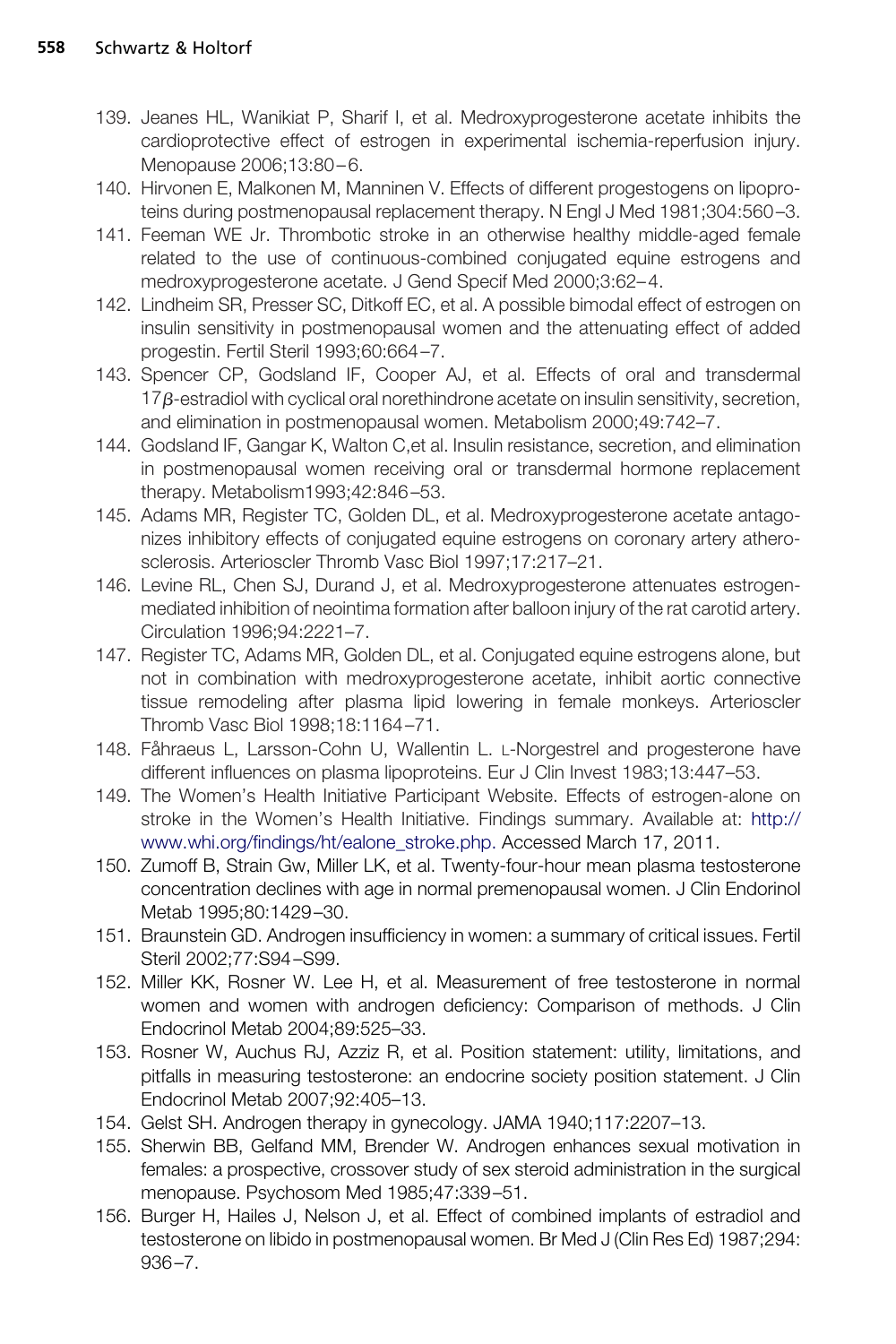- <span id="page-18-2"></span>157. Davis SR, McCloud P, Strauss BJG, et al. Testosterone enhances estradiol's effect on postmenopausal bone density and sexuality. Maturitas 1995;21:227–36.
- 158. Floter A, Nathorst-Boos J, Carlstrom K, et al. Addition of testosterone to estrogen replacement therapy in oophorectomized women: effects on sexuality and wellbeing. Climacteric 2002;5:357– 65.
- <span id="page-18-0"></span>159. Shifren JL, Braunstein GD, Simon JA, et al. Transdermal testosterone treatment in women with impaired sexual function after oophorectomy. N Engl J Med 2000;343: 682– 8.
- 160. Montgomery JC, Appleby L, Brincat M, et al. Effect of oestrogen and testosterone implants on psychological disorders in the climacteric. Lancet 1987;1:297–9.
- 161. Sherwin BB. Affective changes with estrogen and androgen replacement therapy in surgically menopausal women. J Affect Disord 1988;14:177-87.
- 162. Sherwin BB, Gelfand M. Differential symptom response to parenteral estrogen and/or androgen administration in the surgical menopause. Am J Obstet Gynecol 1985;151:153– 60.
- <span id="page-18-1"></span>163. Davis S, Walker K. Effects of estradiol with and without testosterone on body composition and relationship with lipids in postmenopausal women. Menopause 2000;7:395– 401.
- 164. Dobs A, Nguyen T. Differential effects of oral estrogen versus oral estrogenandrogen replacement therapy on body composition in postmenopausal women. Clin Endocrinol Metab 2002;87:1509 –16.
- 165. Watts NB, Notelovitz M, Timmons MC, et al. Comparison of oral estrogens and estrogen plus androgen on bone mineral density, menopausal symptoms and lipid-lipoprotein profiles in surgical menopause. Obstet Gynecol 1995;85:529 –37.
- 166. Slemenda C, Longcope C, Peacock M, et al. Sex steroids, bone mass, and bone loss. A prospective study of pre-, peri- and postmenopausal women. J Clin Invest 1996;97:14 –21.
- <span id="page-18-3"></span>167. Braunstein GD, Sundwall DA, Katz M, et al. Safety and efficacy of a testosterone patch for the treatment of hypoactive sexual desire disorder in surgically menopausal women: a randomized, placebo-controlled trial. Arch Intern Med 2005;165:1582–9.
- <span id="page-18-4"></span>168. Simon J, Braunstein G, Nachtigall L, et al. Testosterone patch increases sexual activity and desire in surgically menopausal women with hypoactive sexual desire disorder: results of the Intimate SM 1 study. J Clin Endocrinol Metab 2005;90: 5226 –33.
- 169. Buckler HM, McElhone K, Durrington PN, et al. The effects of low-dose testosterone treatment on lipid metabolism, clotting factors and ultrasonographic ovarian morphology in women. Clin Endocrinol 1998;49:173– 8.
- <span id="page-18-5"></span>170. Floter A, Nathorst-Boos J, Carlstrom K, et al. Serum lipids in oophorectomized women during estrogen and testosterone replacement therapy. Maturitas 2004;47:123–9.
- 171. Dimitrakakis C, Jones RA, Lin A, et al. Breast cancer incidence in postmenopausal women using testosterone in addition to usual hormone therapy. Menopause 2004;11:531–5.
- <span id="page-18-7"></span><span id="page-18-6"></span>172. Hubayter A, Simon JA. Testosterone therapy for sexual dysfunction in postmenopausal women. Climateric 2008;11:181–91.
- 173. Goldstat R, Briganti E, Tran J, et al. Transdermal testosterone therapy improves well-being, mood, and sexual function in premenopausal women. Menopause 2003;10:390 – 8.
- 174. Tuiten A, Van Honk J, Koppeschaar H, et al. Time course of effects of testosterone administration on sexual arousal in women. Arch Gen Psychiatry 2000;57:149 –53.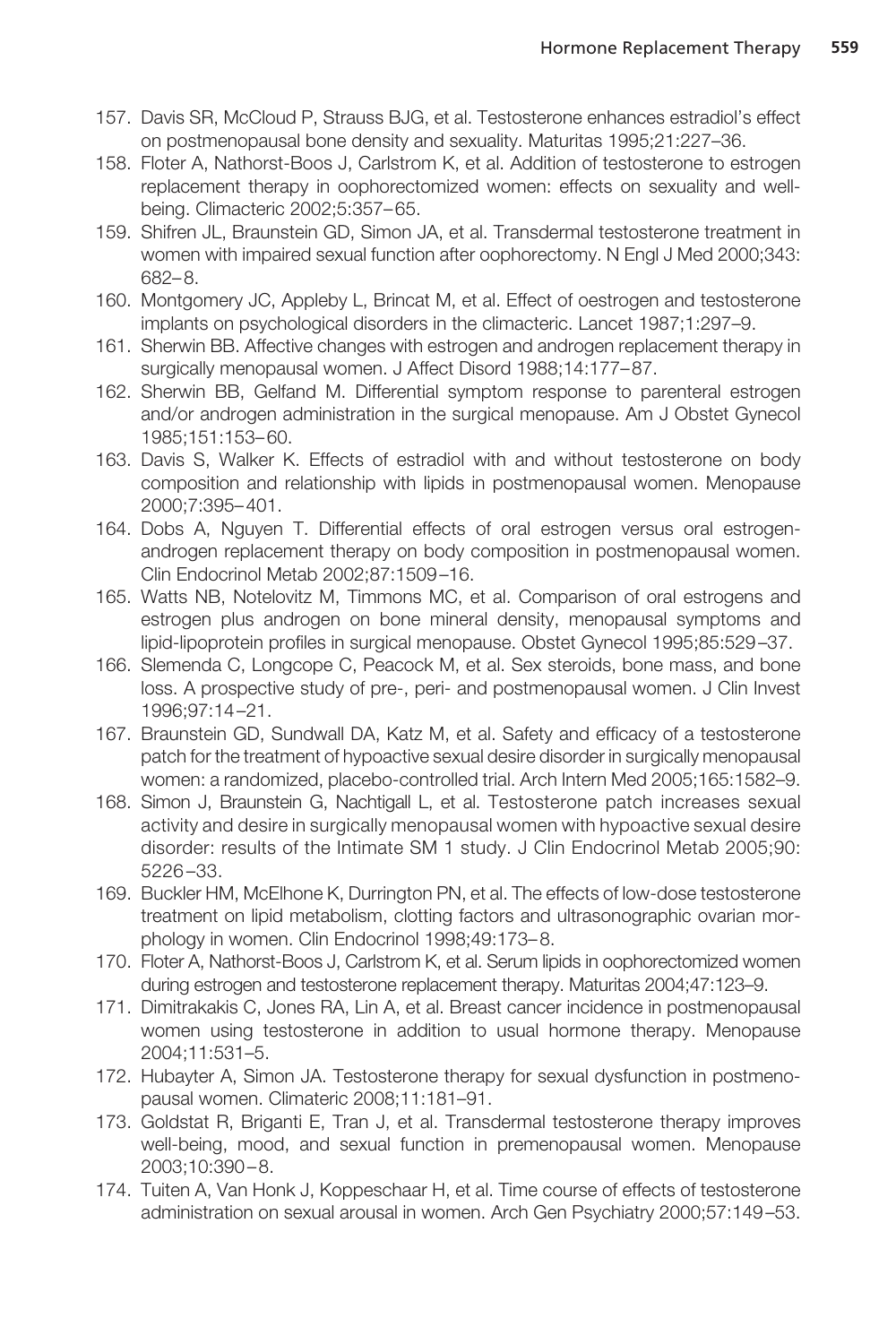

# **Menopause and the hormone controversy:**  Clarification or confusion?

*Abstract: Hormone therapy in perimenopause and menopause remains a controversial and often confusing management strategy for healthcare providers. To assist in providing women quality healthcare, recently published new guidelines help provide direction for NPs.* 

**By Jane H. Kass-Wolff, PhD, FNP-BC, WHNP-BC, and Jennifer E. Fisher, DNP, WHNP-BC**

here is a lack of consensus on the part of women's healthcare providers and general confusion experienced by their patients about the role of prescription hormone therapy in women's healthcare. For more than 60 years, estrogen therapy has been available to women who transition into menopause for relief of symptoms. During the 1980s, due to increased rates of endometrial cancer in women taking unopposed estrogen, medroxyprogesterone acetate (MPA) was added to conjugated equine estrogen (CEE). Unfortunately, this widely prescribed drug combination led to consequences that were not recognized until the early 2000s.<sup>1</sup> **T**

Cardiovascular disease is the leading cause of death in women 65 and older, and the second-leading cause of death in women 45 to 64. It is more common in menopausal than premenopausal women; however, the relationship between cardiovascular disease and diminishing estrogen levels remains unclear. In 2002, the Women's Health Initiative (WHI) study, which compared estrogen-progestin to estrogen alone in menopausal women, was instituted for the purpose of improving overall health, preventing cardiac disease, and treating menopausal symptoms, was halted due to increased rates of invasive breast cancer. **Key words: complications of hormone replacement therapy, hormone therapy, menopause, menopause and evidence-based guidelines**<br> **Key words: complications of hormone replacement therapy, hormone therapy, menopause, menopaus** 

**22** *The Nurse Practitioner • Vol. 36, No. 7 www.tnpj.com*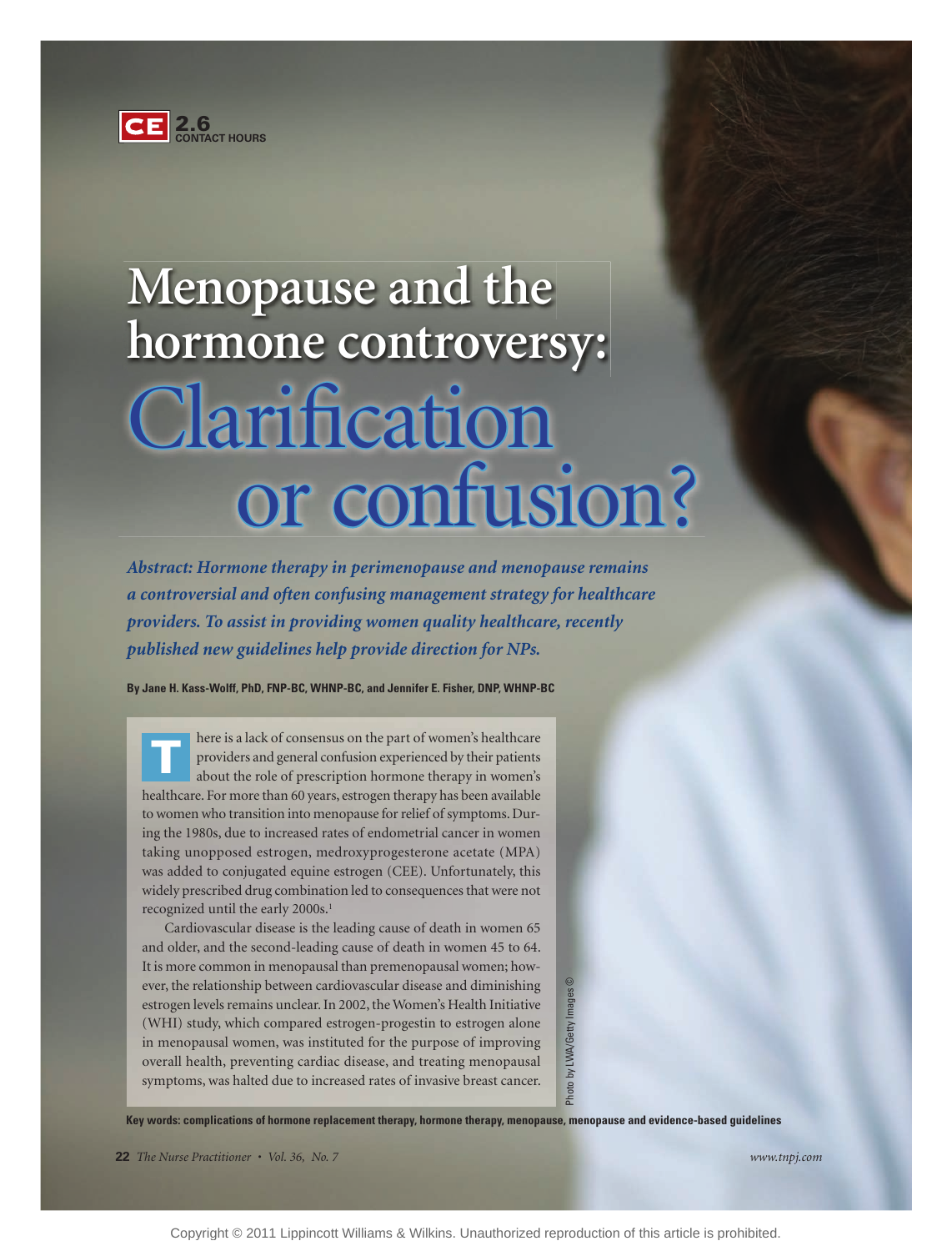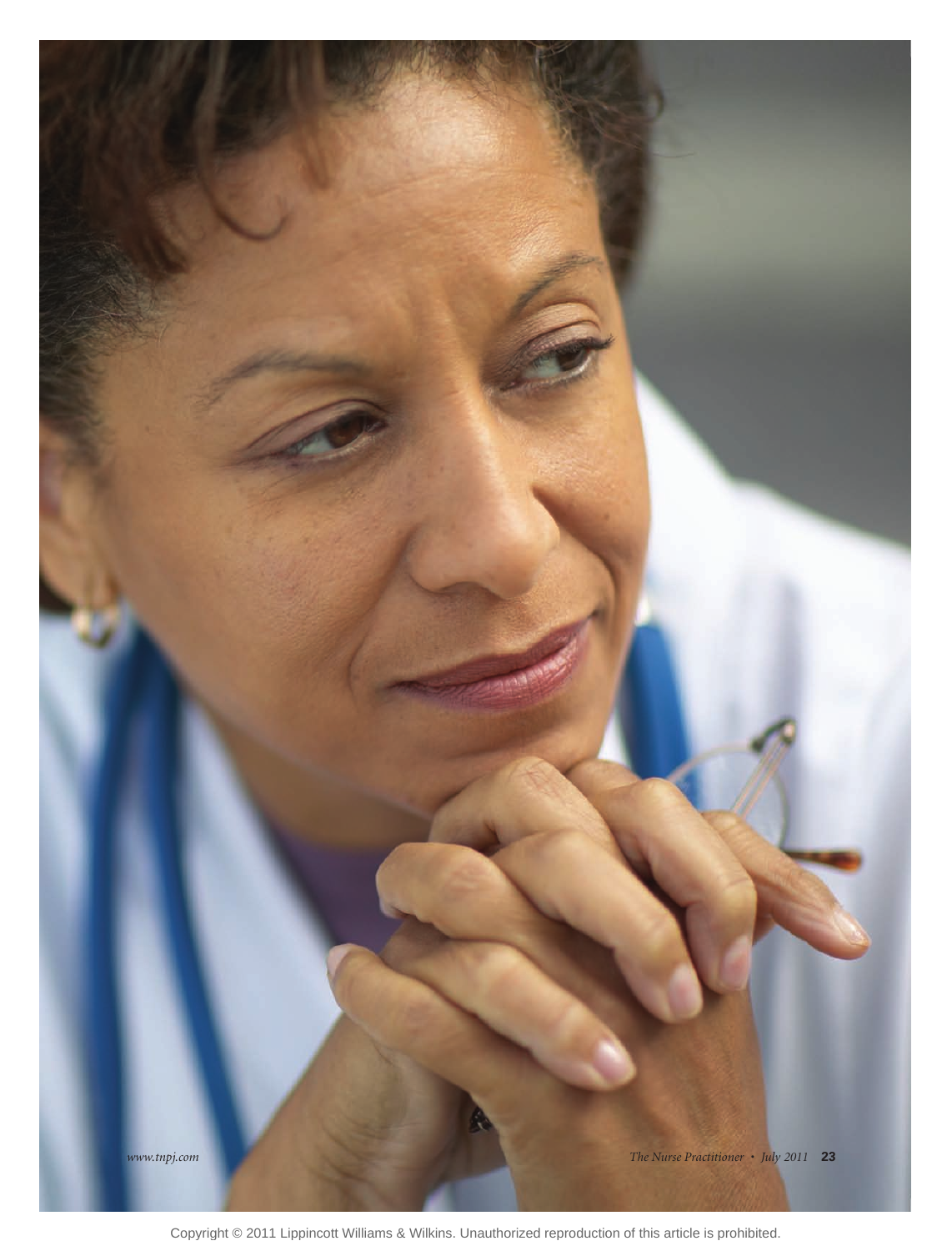This decision to stop the combination therapy arm of a major study prompted healthcare providers to reevaluate the practice of prescribing hormone therapy. The early results of the WHI study brought into question the safety of menopausal hormone therapy, and thousands of women stopped taking hormone therapy.<sup>2</sup>

#### ■ **Historic studies**

Prior to 1998, there were many observational studies that demonstrated that postmenopausal women taking estrogen had lower rates of coronary heart disease (CHD) than women who were not taking estrogen.<sup>3</sup>

The Heart and Estrogen/progestin Replacement Study (HERS) was the first randomized controlled trial of placebo compared to the daily use of CEEs plus MPA. HERS studied 2,763 postmenopausal women (uterus intact) with known coronary disease at risk for nonfatal myocardial infarction to determine the rate of nonfatal myocardial infarction and deaths due to CHD. The women were younger than 80 years (average age 66.7 years), and average follow-up was 4.1 years.3

In 1999, The Postmenopausal Estrogen/Progestin Interventions (PEPI) trial was designed to determine the effect different preparations of progestin had on cardiac risk factors that included levels of C-reactive protein, soluble E-selectin, von Willebrand factor (vWF), and factor VIIIc.<sup>4</sup> PEPI was a 3-year, multicenter, randomized controlled trial. Five groups were studied: placebo versus CEE alone or CEE in combination with MPA (two groups) or micronized progesterone (see *Five groups studied and frequency of administration in PEPI trial*). A secondary outcome was to evaluate any changes to six common symptom groups associated with the menopause transition (cognitive/affective, weight/appetite, musculoskeletal, breast discomfort, anxiety, and vasomotor).<sup>5</sup>

The sample consisted of a subset of 383 women of the total 875 enrollees. Exclusion criteria included women who experienced menopause before age 44, menopause for less than 1 or more than 10 years prior to enrollment, hysterectomy

#### **Five groups studied and frequency of administration in PEPI trial**

| Group                                                    | <b>Frequency</b>                         |
|----------------------------------------------------------|------------------------------------------|
| 1. Placebo                                               | Daily                                    |
| 2. CEE 0.625 mg                                          | Daily                                    |
| 3. CEE 0.625 mg + MPA 10 mg                              | Daily CEE/MPA days<br>1-12 of each month |
| 4. CEE 0.625 mg + MPA 2.5 mg                             | Daily                                    |
| 5. CEE 0.625 mg + micronized<br>progesterone (MP) 200 mg | Daily CEE/MP days<br>1-12 of each month  |

**24** *The Nurse Practitioner • Vol. 36, No. 7 www.tnpj.com*

within 2 months, body-mass index  $40 \text{ kg/m}^2$  or greater, or any contraindication to hormone use. Average age of subjects was 56.3 years, and the predominant race was White.

When the WHI study was published in 2002, it supported many of the findings found in the HERS and PEPI trials. The WHI was a randomized, double-blind, primary prevention trial of 16,608 postmenopausal women between 50 and 79 years (average age 63.3) with an intact uterus who enrolled between 1993 and 1998. Exclusion criteria consisted of any prior cancer (except nonmelanoma skin cancer), any medical condition limiting survival to less than 3 years, adherence and retention concerns (such as, alcohol abuse, dementia), or vasomotor symptoms.<sup>6,7</sup> The primary outcome was CHD and secondary outcome was hip fracture; invasive breast cancer was the primary adverse outcome. Although the planned duration of the trial was 8.5 years, at 5.2 years of follow-up, the estrogenprogestin arm was stopped due to the excessive rate of invasive breast cancer.6 A second arm of the study, composed of 10,739 women (average age 63.6 years) with prior hysterectomy who received either CEE or placebo, continued for more than 6.8 years with initial results reported in 2004.7 **(**See *Major studies on hormone replacement therapy between 1998 and 2002.*)

### ■ Unofficial study outcomes:

#### **The significance of menopausal symptoms**

These studies provided data that allowed for the exam of how hormone therapy affected vasomotor symptoms, cardiovascular issues, osteoporosis, and breast cancer.

#### **Vasomotor symptoms**

Hot flashes, or flushing, is the most identifiable effect of the menopause transition. As many as 75% of women experience these symptoms, which begin with a sudden sensation of heat centered on the face and chest, which rapidly becomes generalized.<sup>8</sup> These flashes last between 2 and 4 minutes, and are frequently associated with perspiration. The most probable cause is the instability in the thermoregulatory center of the hypothalamus, related to the decreased levels of circulating estrogen and progesterone. This lability leads to sudden and transient vasodilation of the skin's blood vessels, which causes the flushing sensation and rise in the temperature of the skin.<sup>8</sup> The perspiration that follows a flush is a direct result of the body attempting to cool itself. While the exact physiologic cause of vasomotor instability is not completely understood, the effects of hot flashes on women range from imperceptible to debilitating.

Although PEPI examined symptom relief in six symptom groups, vasomotor symptoms was the only group that showed consistent improvement over placebo in all arms of the study at both year 1 and year 3. At year 1, risk reduction for all treatment arms was significant ( $P < 0.001$ ); the reduction of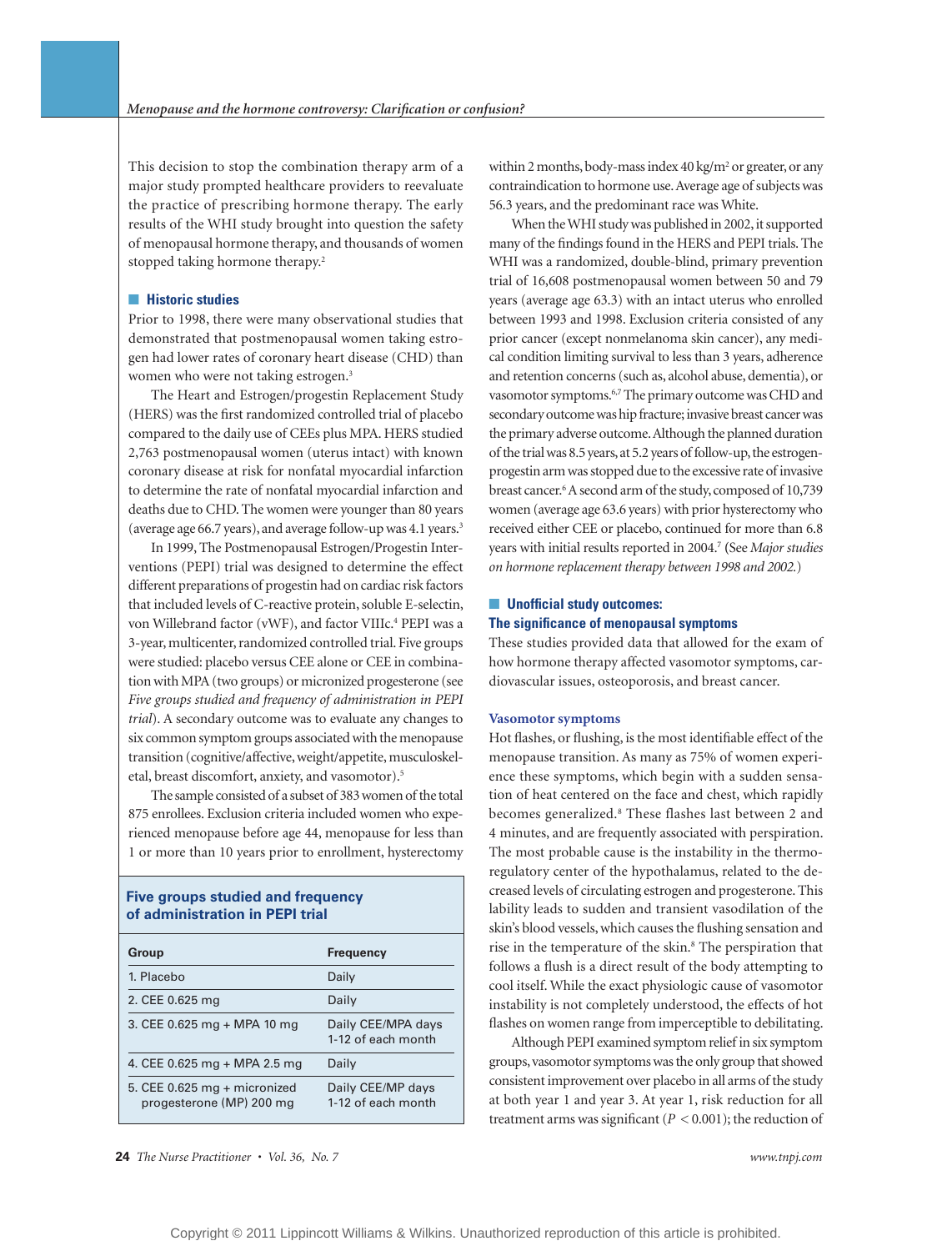| <b>Study</b> | <b>Date</b> | <b>Enrollees</b> | Age<br>(mean,<br>years) | <b>Duration</b><br>of Study<br>(mean, years) | <b>Inclusion</b><br>criteria                                               | <b>Therapy</b>                                                                                | <b>Outcomes</b><br>$P = primary$<br>$S =$ secondary                                                                                           |
|--------------|-------------|------------------|-------------------------|----------------------------------------------|----------------------------------------------------------------------------|-----------------------------------------------------------------------------------------------|-----------------------------------------------------------------------------------------------------------------------------------------------|
| <b>HERS</b>  | 1998        | 2,763            | 66.7                    | 4.1                                          | Known CHD,<br>less than 80<br>years, post-<br>menopausal,<br>intact uterus | Placebo versus CEE<br>$+$ MPA                                                                 | $P =$ nonfatal myocardial<br>infarction or CHD death<br>$S = HF$ , angina, stroke, PVD,<br>coronary revascularization,<br>cardiac arrest, TIA |
| <b>PEPI</b>  | 1999        | 383              | 56.3                    | 3                                            | Postmeno-<br>pausal, intact<br>uterus, BMI of<br>40 or less                | Placebo versus CEE<br>or $CEE + \nu$ arying dos-<br>es of MPA or micron-<br>ized progesterone | $P = CHD$<br>$S =$ Bone density, endome-<br>trial hyperplasia                                                                                 |
| <b>WHI</b>   | 2002        | 16,608           | 63.3                    | 5.2                                          | <b>Uterus</b>                                                              | Placebo versus CEE<br>$+$ MPA                                                                 | $P = CHD$<br><b>P</b> adverse $=$ invasive breast<br>cancer<br>$S = hip$ fractures, colorectal<br>cancer, other CHD                           |
|              |             | 10,739           | 63.6                    | 6.8                                          | Without<br>uterus                                                          | Placebo versus CEE<br>only                                                                    | $P = CHD$<br><b>P</b> adverse $=$ invasive breast<br>cancer<br>$S = hip$ fractures, colorectal<br>cancer, other CHD                           |

HF = heart failure; MPA = medroxyprogesterone acetate; PEPI= Postmenopausal Estrogen/Progestin Interventions; PVD = peripheral vascular disease; TIA = transient ischemic attack; WHI=Women's Health Initiative.

vasomotor symptoms was greatest (Odds ratio [OR], 0.17) in the CEE + MPA (group 4). CEE alone, while the least protective against placebo (OR, 0.28), still provided a significant reduction in hot flashes and other vasomotor symptoms. Odds ratio for the CEE and micronized progestin (MP) arm and the CEE and cyclic MPA were 0.21 and 0.23, respectively.<sup>5</sup> By year 3 of follow-up, the reduction of vasomotor symptoms in the treatment arms was less dramatic  $(P < 0.03)$ . Women taking CEE and micronized progesterone were least likely to exhibit symptoms (OR, 0.26); women taking CEE were most likely (OR, 0.53). CEE and continuous MPA was more protective (OR, 0.39) than CEE and cyclic MPA (OR, 0.43).

The WHI and HERS trials did not evaluate the effects of estrogen and progestin combinations on vasomotor symptoms. However, a Cochrane systematic review substantiated the findings of the PEPI trial in its review of published studies analyzing the effects of hormone therapy. In its evaluation of randomized controlled trials, the meta-analysis revealed that any dosage of hormone therapy reduced vasomotor symptom frequency by 75%.<sup>8</sup> The comparison also showed a positive effect of hormone therapy on the severity of hot flashes, night sweats, and insomnia (OR, 0.13) when compared to placebo. The analysis of estrogen versus estrogen-progestin showed a greater reduction in severity of symptoms in the combined hormone therapy groups (OR, 0.10) versus estrogen only (OR, 0.35).<sup>8</sup>

#### **Cardiovascular disease**

Cardiovascular disease is the leading cause of death in women.9 Prior to the publication of the WHI and HERS, hormone therapy was purported to be universally cardioprotective. This protective effect was demonstrated in basic science research and studies with animal models, whereby the biologic evidence that estrogen can exert protective effects on the heart and blood vessels was seen. As women were prescribed hormone therapy with increasing regularity, observational studies supported this theory. When these data were evaluated in aggregate, a reduction in CHD events in women on hormone therapy (estrogen-progestin or estrogen alone) was seen.10

#### **Coronary heart disease**

When the HERS trial data were published, it was the first study that showed no risk reduction in myocardial infarction or death in women with known cardiac disease receiving CEE and MPA (relative risk [RR], 0.99). Risk was not reduced in spite of the intervention group having lower LDL and higher HDL. The data showed more events in the first year of the study than at years 4 or 5. These results were substantiated in the much larger WHI trial. The WHI showed an increased risk of CHD events in healthy women receiving CEE and MPA (hazard ratio [HR], 1.29). Interestingly, like HERS, risk was increased in year 1 (HR, 1.78), yet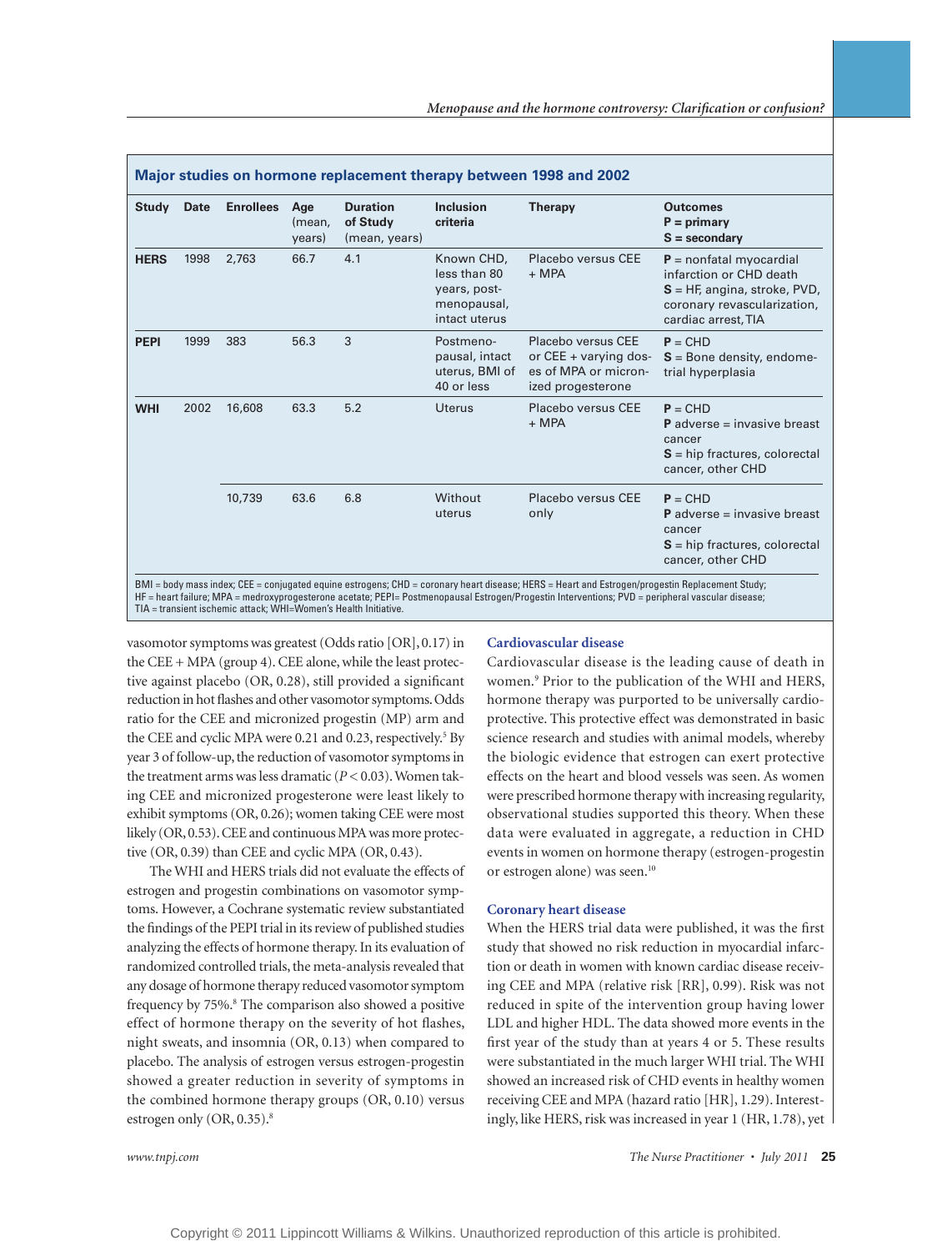in the WHI study, year 5 carried the highest risk of CHD events (HR, 2.38). Based on the results of these two studies, it was concluded that hormone therapy should not be continued or initiated for the primary prevention of CHD.<sup>11</sup>

In 2004, almost 2 years after the release of the initial WHI trial, data were published from the CEE-only treatment arm of the study (this group of women was eligible to receive unopposed estrogen because they did not have a uterus). The CHD risk in this population was lower than in the group on CEE and MPA and almost equal to the risk of placebo (HR, 0.91). Risk in the CEE group was statistically significant in year 1 and trended down over time. Only those women 50 to 59 years of age demonstrated the cardioprotective effect seen in earlier observational studies (HR, 0.56).<sup>7</sup>

#### **Venous thromboembolism**

Venous thromboembolism (VTE) is a relatively common disease that affects women and includes pulmonary embolism or deep vein thrombosis (DVT). Hormone use at any point in the life span can increase the risk of VTE.<sup>6,12</sup> When the HERS data were published, the risk for VTE in the group receiving hormone therapy was elevated and remained elevated over the course of follow-up (RR, 2.89). WHI data from the CEE and MPA arm demonstrated even higher risks for VTE in year 1 (HR, 3.60). The trend showed an initial lowering of risk and then an elevation at year 5 (HR, 2.26, 1.67, 1.84, and 2.49 for years 2 through 5, respectively). A subgroup of women with previous VTE was followed, and those taking hormone therapy appeared to have the highest risk of future VTE events (HR, 4.90). The CEE-only group also reported increased VTE risk in those taking hormone therapy, although not as great as the combined therapy trials (HR, 1.33). The risk for DVT and pulmonary embolism was higher (HR, 1.47) in the estrogen-only group versus combined hormone therapy group (HR, 2.07) at any dose.7

#### **Stroke**

Stroke is the third-leading cause of death for women, and although the number of deaths from stroke has declined substantially, the incidence of stroke may be increasing. Nonetheless, stroke remains the leading cause of functional impairment among both men and women.13 Stroke risk in women appears to be affected by estrogen exposure. Estrogens affect vascular endothelium and smooth muscle, inflammatory pathways, lipids, and other blood elements. In animal models, initiation of estrogen replacement at or after surgical removal of the ovaries showed less atherosclerosis or cerebral artery occlusion.14

The HERS data (women with coronary disease) indicated the increased stroke risk (HR, 1.13) in the hormone therapy group was not statistically significant and showed no clinical benefit with hormone therapy intervention for

reduction of stroke.<sup>3</sup> The WHI trial of otherwise healthy women on hormone therapy showed a greater risk for stroke (HR, 1.41) than the HERS trial of women with CHD. The absolute excess risk per 10,000 person-years was 8 strokes more in the women on CEE and MPA. Interestingly, the risk for stroke increased in years 2 through 5 (HR, 1.72, 1.79, 1.84, and 1.87, years 2 through 5, respectively) from relatively no risk in year 1 (HR, 0.95).<sup>6</sup> The data from the CEEonly arm of the trial further supported increased stroke risk (HR, 1.39) with estrogen, resulting in 12 more strokes per year in absolute excess risk, per 10,000 person-years. Only those in the 50- to 59-year-old group demonstrated a risk similar to that of the placebo group (HR, 1.08), while the older age groups had a higher risk of stroke.<sup>7</sup> A metaanalysis of 28 trials (including HERS and WHI) showed an overall increased risk of stroke of approximately 30% (RR, 1.29; CI [confidence interval], 1.13 to 1.47) due to hormone therapy (estrogen-progestin or estrogen alone).<sup>15</sup>

#### **Osteoporosis**

Most cases of osteoporosis occur in menopausal women, and the first indication of osteoporosis may be a fracture. Osteoporotic fractures are associated with significant morbidity and mortality, particularly in older women. For example, of those women who suffer a hip fracture, 25% will die within 1 year of complications related to the fracture, and 25% will require long-term care (50% of those women will have longterm loss of mobility).<sup>16</sup> Within the first years of menopause, women who do not take hormone therapy have rapid bone loss associated with lower levels of circulating estrogen.<sup>17</sup>

The HERS study did not find a decrease in fracture risk with combined hormone therapy.18 In the PEPI trial, those in the placebo group lost an average of 1.8% of spine bone mineral density (BMD) and 1.7% of hip BMD by 36 months. Those taking hormone therapy gained BMD at hip (1.7%) and spine (3.5% to 5.0%). Furthermore, women taking CEE plus continuous MPA had greater increases in spine BMD (5%) than those on the other three regimens (average of 3.8%). In addition, older women, women with low BMD initially, and those who had no previous hormone therapy had greater gains in BMD overall.<sup>19</sup>

The WHI trial found that women taking combined hormonal therapy gained 3.7% in total hip BMD in 3 years compared to 0.14% in the placebo group.<sup>11</sup> In women taking estrogen alone there was a 30% to 39% reduction in hip fractures compared to placebo (rates were 11 versus 17 per 10,000 person-years, respectively [*P* ≤ 0.01]). Vertebral BMD was not evaluated as an outcome in the WHI; however, the incidence of reported vertebral fractures was lower (11 versus 17 per 10,000 person-years, *P* ≤ 0.02), indicating a significant reduction in treatment versus placebo groups.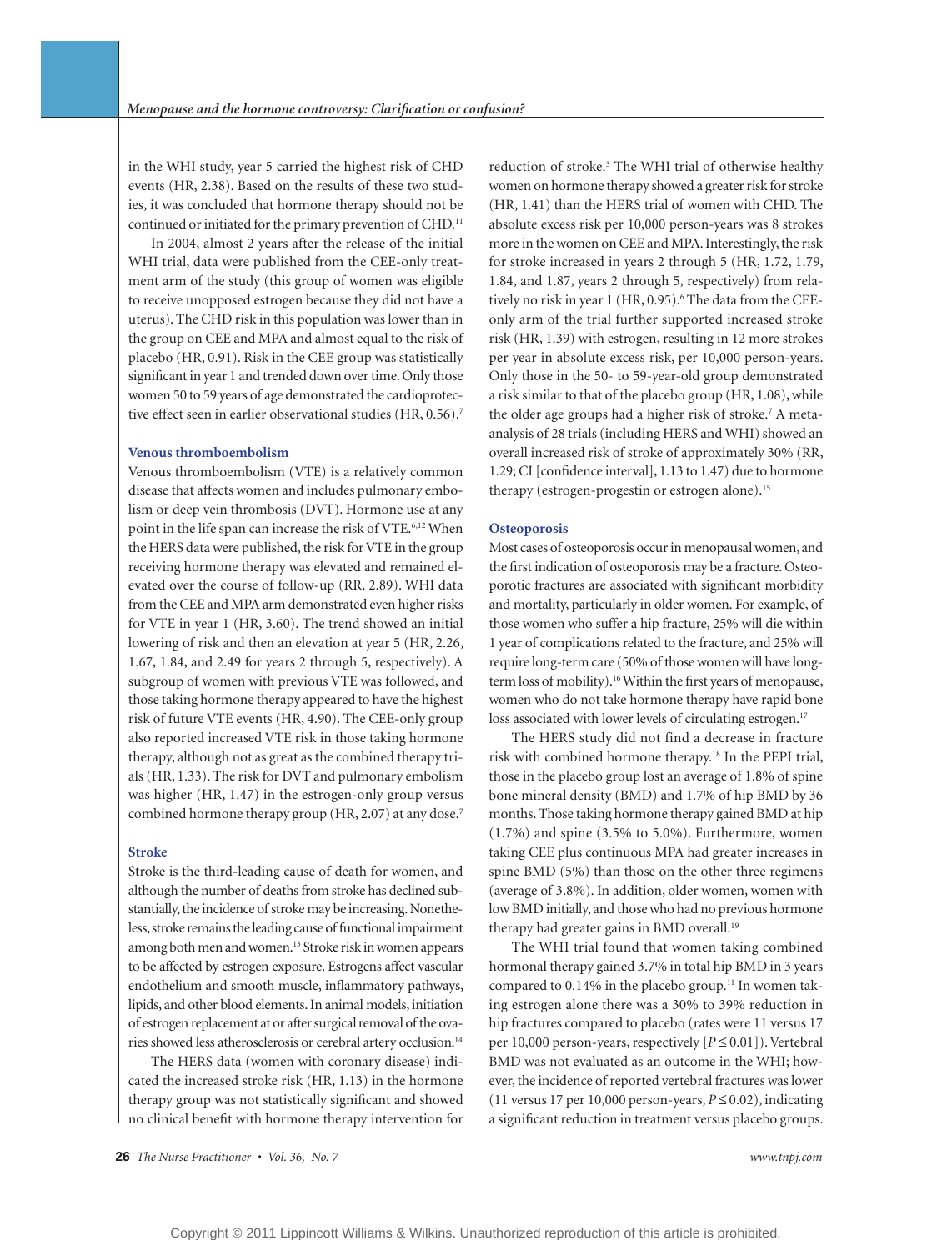Researchers were concerned about lowering the dose of estrogen to reduce the risk of endometrial hyperplasia and breast cancer while preserving or increasing bone density. Because of the risk of endometrial hyperplasia and breast cancer, lowering the dose of estrogen has been proposed to attain the beneficial effects on bone density. For example, low doses (0.3 and 0.45 mg/day CEE) have been suggested as having a protective and dose-dependent effect related to BMD, with 0.625 mg/day of CEE having the greatest impact on BMD.20 Forms of estrogen other than CEE have been evaluated, including ultra-low doses of transdermal (0.014 mg/day) and oral micronized 17beta-estradiol (0.25 mg/ day).<sup>21</sup> Findings have shown that low doses confer protection to both hip and spine.<sup>22</sup> Additionally, vaginal rings delivering systemic doses of 17beta-estradiol (0.05 and 0.1 mg/day) increased BMD to the spine (2.7% and 3.3%, respectively [*P* < 0.001]) from baseline and total hip BMD (1.7% and 1.8%, respectively [*P* < 0.001]). This dose effect was not supported by the results found when the low-dose vaginal ring currently available (0.0075 mg/day) was used. This low-dose vaginal ring had no effect on lumbar spine BMD and decreased hip BMD by 1.2%.<sup>23</sup>

Studies indicate that hormone therapy significantly reduces the risk of fracture in older women; however, if treatment is discontinued, in 5 years the risk of fracture returns to the level of someone who has never taken hormone therapy.<sup>24</sup>

#### **Breast cancer**

Cancer is the second-leading cause of death for women in the United States.16 The WHI trial of CEE + MPA was halted when the risk of invasive breast cancer was found to be increased compared to placebo. Follow-up analysis found that the total number of breast cancers and invasive breast cancers were increased 53% in those taking CEE + MPA.<sup>25</sup> Tumors were also larger, and at a more advanced stage at diagnosis when compared to placebo. The number of abnormal mammograms was also significantly greater in the treatment group versus placebo, suggesting possible stimulation of the growths or changes in breast tissue that may obscure the diagnosis of early breast cancers.25 An increased risk of invasive ductal carcinoma was found in women using combined hormone therapy for longer durations. Between 5 and 14.9 years, there was a 1.5-fold increase (95% CI, 1.0 to 2.3);  $\geq$ 15 years, there was a 1.6-fold increase (95% CI, 1.0 to 2.6). There was also a 3.7-fold increase in risk of invasive lobular carcinoma between 5 and 14.9 years (95% CI, 2.0 to 6.6), and a 2.6-fold risk (95% CI, 1.3 to 5.3) for those taking estrogen-progestin for more than 15 years.<sup>5</sup> Following the release of the 2002 WHI report, use of hormone therapy decreased substantially in the United States and Europe, resulting in a 43% reduction in the incidence of breast cancer from 2002 through 2005,

further demonstrating a relationship between the incidence of breast cancer and combined hormone therapy.25,26

Women taking unopposed estrogen, even for 25 years or longer, had no increased risk of breast cancer.<sup>5</sup> Other studies had the similar finding that unopposed CEE did not increase the risk of breast cancer, and could decrease the risk of earlystage disease and ductal carcinomas.<sup>27</sup> Although there was no increase in risk for breast cancer, one study found that women taking unopposed estrogen had more than a 2-fold increase in the risk of benign proliferative breast disease.<sup>28</sup> There is some suggestion that proliferative breast disease may be a precursor to breast cancer, although more studies are needed.<sup>29</sup>

The addition of progestin to estrogen has an adverse impact on breast cancer and is more detrimental overall than estrogen alone.5,30 Eleven years of follow-up in the WHI further substantiates that  $CEE + MPA$  is associated with the greater incidence of breast cancer and the more common finding of node-positive breast cancer. Mortality from breast cancer appears to be increased with combined hormone therapy.25

#### ■ Summary of 2010 position statements **and implications for practice**

The Endocrine Society, a nationwide advocacy and educational organization founded in 1917, concludes there is high-quality evidence to demonstrate a significant reduction in the frequency and severity of hot flashes with hormone therapy, as well as relief with lower doses of estrogen.<sup>14</sup> The North American Menopause Society (NAMS), a nonprofit organization founded in 1989, also holds the position that estrogen therapy with or without a progestogen is the most effective treatment for menopause-related symptoms and their consequences.<sup>31</sup>

The Endocrine Society concluded that although observational studies suggested that hormone therapy may prevent CHD and atherosclerosis, this was not evident in the WHI study with older women initiating hormone therapy more than 10 years after menopause. The risk for CHD increased in this population indicating a lack of benefit for prevention of heart disease. The Society suggests further research in the 50 to 59 year age group is needed to better understand the harms and benefits, given that this is the demographic for hormone therapy.14 NAMS concludes that hormone therapy cannot be recommended as the sole or primary indication for cardiovascular risk reduction in any women, regardless of age. Women ages 50 to 59 or within 10 years of menopause onset using hormone therapy do not appear at greater risk for CHD events.

According to the Endocrine Society, there is high-quality evidence to support the 2-fold increased risk of VTE with hormone therapy use. Current evidence suggests that women with a prior history of VTE and those with factor V Leiden may be at greatest risk for future VTE with hormone therapy use.14 NAMS concludes that current observational studies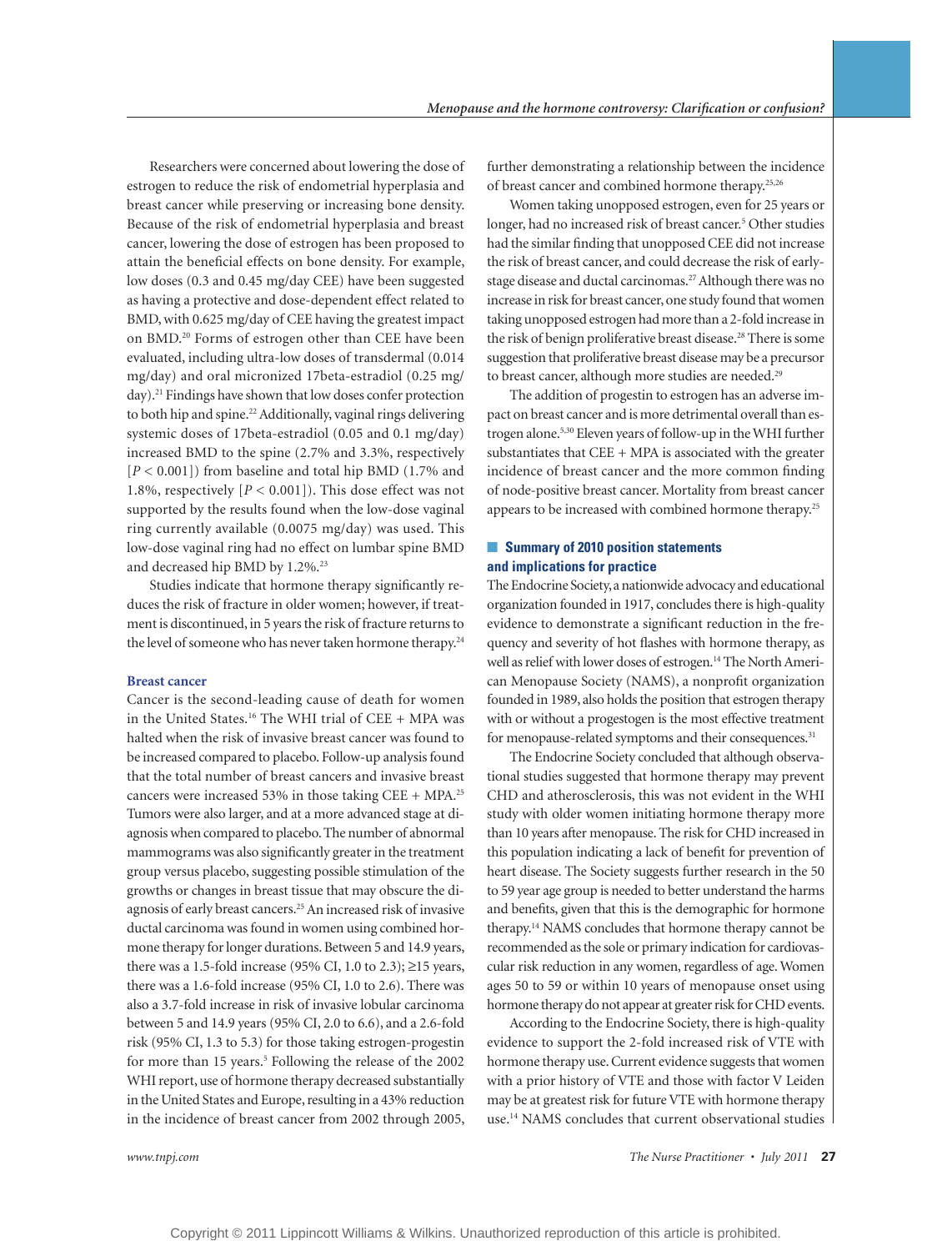showing no increased risk with transdermal delivery of estrogens warrant further study in randomized controlled trials.<sup>31</sup>

According to the Endocrine Society, a one-third increase in risk of stroke in healthy postmenopausal women is supported with moderate-quality evidence. There is moderate-quality evidence to suggest no reduction in the incidence in older women with vascular disease present. There is only low-quality evidence to demonstrate that lower-dose estrogen therapy will not increase stroke risk.14 NAMS concludes that evidence does not support hormone therapy as effective for risk reduction of recurrent stroke in those with established cardiovascular disease or for prevention of first stroke. NAMS states that hormone therapy cannot be recommended for primary or secondary prevention of stroke.<sup>31</sup>

There is high-quality evidence, according to the Endocrine Society, that estrogen or estrogen-progestin is as effective as bisphosphonates in preventing early postmenopausal bone loss and augmenting bone mass in late postmenopause. There is sufficient evidence from randomized controlled trials that hormone therapy reduces postmenopausal osteoporotic fractures, hip and vertebral fractures even in women who do not have osteoporosis.14 Hormone therapy is not recognized as a treatment for osteoporosis, but many systemic products are FDA approved and available for the prevention of osteoporosis. NAMS recommends extended use of hormone therapy as an option for women who have reduction of bone mass, regardless of menopausal symptoms.31 Additionally, it recommends hormone therapy under the following conditions: for prevention of further bone loss and/or reduction of osteoporotic fracture, when alternate therapies are not appropriate or cause significant adverse effects, or when the benefits of extended use outweigh the risks.<sup>31</sup>

The Endocrine Society's conclusions regarding breast cancer vary. High-quality evidence indicates that mammographic density of breast tissue increases with use of estrogen only and estrogen-progestin. Moderate-quality evidence suggests that estrogen alone for less than 5 years may reduce the risk of breast cancer in patients starting therapy many years after the onset of menopause. Estrogens increase the risk of breast cancer after more than 5 years of use, while estrogen-progestin increases the risk of invasive breast cancer within 3 to 5 years of initiation and continues to rise with duration of therapy. If estrogen alone or estrogen-progestin is stopped, the risk of breast cancer returns to approximately that of nonusers by 3 to 5 years.<sup>14</sup>

Conclusions by NAMS differs, stating that estrogenprogestin increases the risk of a diagnosis of breast cancer 3 to 5 years beyond initiation, but data are unclear on the effects of continuous or sequential use of progestogens. Likewise, the form of progestogens may have an influence on risk for breast cancer. Early studies indicate that micronized progesterone with estrogen may not be associated with an increased risk if used up to 5 years, but more research is required. Proliferation of breast tissue and mammographic density are related more to estrogen-progestin, impeding diagnostic interpretation more so than estrogen alone. The estrogen-alone arm of WHI showed no increased risk of breast cancer after an average of 7.1 years of use.<sup>31</sup>

#### ■ **Summary**

Further studies are warranted to identify the lowest effective dose, the optimal form of estrogen, and the ideal method of drug delivery in reducing symptoms.<sup>8</sup> Work is underway to evaluate transdermal forms of drug delivery, with preliminary reports of favorable results on the outcomes of stroke and VTEs, while alleviating hot flashes and symptoms.<sup>12,32</sup>

A thorough risk assessment is necessary to identify the significant risks and benefits of hormone therapy for each patient. Presenting these risks and benefits to patients allows the NP to assist them in making a knowledgeable decision. NPs need to continue to use clinical judgment based on the available science, to evaluate whether hormone therapy is appropriate for each patient, whether short or long term.

#### **REFERENCES**

- 1. Hulley S, Grady D. Postmenopausal hormone treatment. *JAMA.* 2009; 301(23):2493-2495.
- 2. Hill DA, Hill SR. Counseling patients about hormone therapy and alternatives for menopausal symptoms. *Am Fam Physician*. 2010;82(7):801-807.
- 3. Hulley S, Grady D, Bush T, et al. Randomized trial of estrogen plus progestin for seconary prevention of coronary heart disease in postmenopausal women. Heart and Estrogen/progestin Replacement Study (HERS) Research Group. *JAMA*. 1998;280(7):605-613.
- 4. Cushman M, Legault C, Barrett-Connor E, et al. Effect of postmenopausal hormones on inflammation-sensitive proteins: the Postmenopausal Estrogen/ Progestin Interventions (PEPI) Study. *Circulation*. 1999;100(7):717-722.
- 5. Li CI, Malone KE, Porter PL, et al. Relationship between long durations and different regimens of hormone therapy and risk of breast cancer. *JAMA*. 2003;289(24):3254-3263.
- 6. Rossouw JE, Anderson GL, Prentice RL, et al. Risks and benefits of estrogen plus progestin in healthy postmenopausal women: Principal results from the Women's Health Initiative randomized controlled trial. *JAMA*. 2002;288(3):321-333.
- 7. Anderson GL, Limacher M, Assaf AR, et al. Effects of conjugated equine estrogen in postmenopuasal women with hysterectomy: the Women's Health Initiative randomized controlled trial. *JAMA.* 2004;291(14): 1701-1712.
- 8. MacLennan AH, Broadbent JL, Lester S, Moore V. Oral oestrogen and combined oestrogen/progestogen therapy versus placebo for hot flushes. *Cochrane Database Syst Rev.* 2004;(4):CD002978.
- 9. Roger VL, Go AS, Lloyd-Jones DM, et al. Heart Disease and Stroke Statistics—2011 Update: a report from the American Heart Association. *Circulation*. 2011;123(4):e18-e209.
- 10. Grady D, Rubin SM, Petitti DB, et al. Hormone therapy to prevent disease and prolong life in postmenopausal women. *Ann Intern Med*. 1992;117(12):1016-1037.
- 11. Cauley JA, Robbins J, Chen Z, et al. Effects of estrogen plus progestin on risk of fracture and bone mineral density: the Women's Health Initiative randomized trial. *JAMA.* 2003;290(13):1729-1738.
- 12. Olie V, Plu-Bureau G, Conard J, Horellou MH, Canonico M, Scarabin PY. Hormone therapy and recurrence of venous thromboembolism among postmenopausal women. *Menopause.* Dec 21 2010. [Epub ahead of print]
- 13. Goldstein LB, Bushnell CD, Adams RJ, et al. Guidelines for the primary prevention of stroke: a guideline for healthcare professionals from

**28** *The Nurse Practitioner • Vol. 36, No. 7 www.tnpj.com*